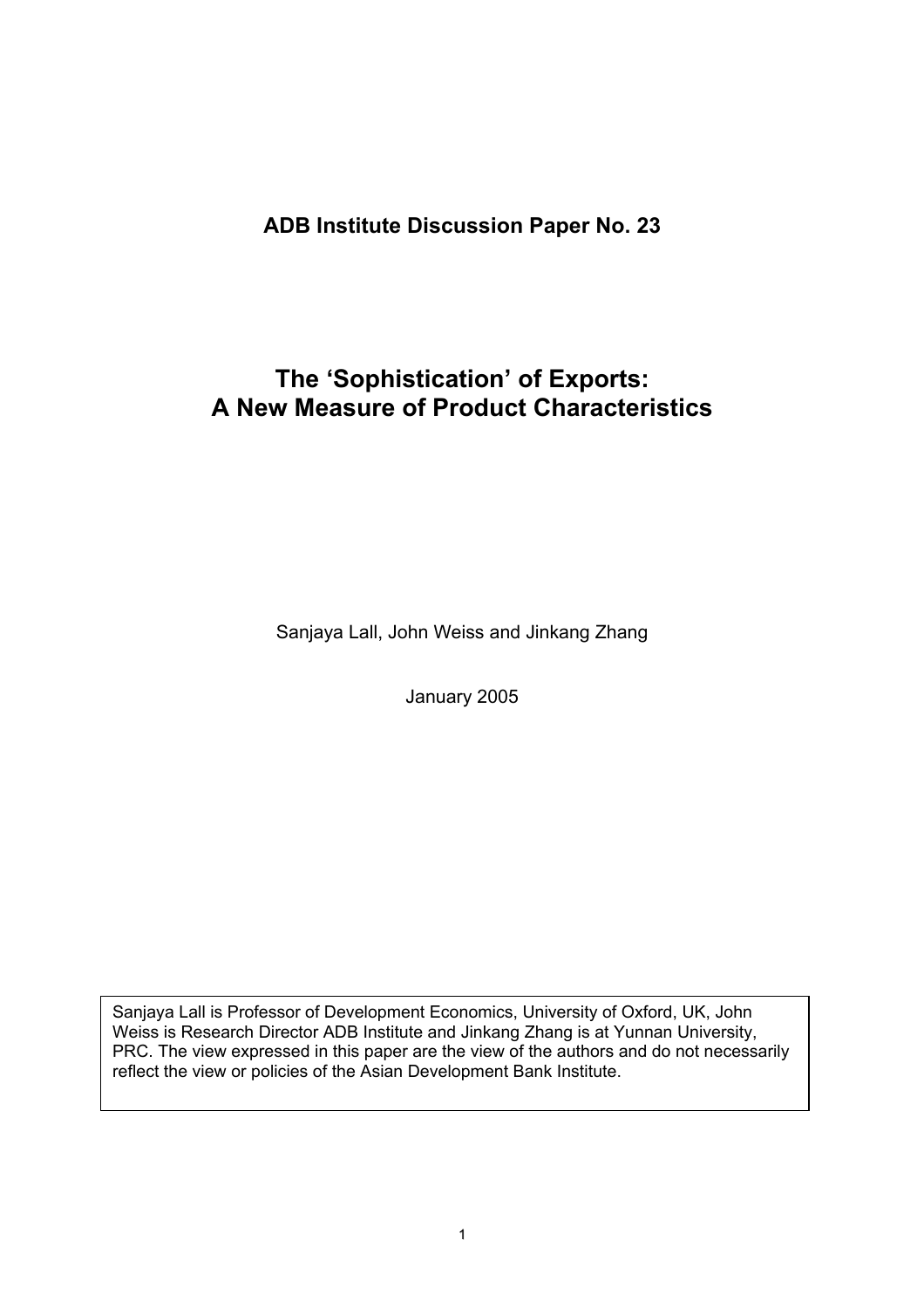#### **1. Introduction**

Economists classify products by various characteristics to apply and test theories of trade, location, industrial structure, foreign investment and so on. In trade theory, for instance, tests of Heckscher-Ohlin theories involve grouping products by factor content (capital or skill intensity) and relating countries' trade patterns to their possession of these factors. Location models in economic geography focus on features like weight, transportability and linkage intensity to assess where products will be produced and if they will be traded.<sup>1</sup> Theories of trade fragmentation, analyzing 'vertically specialized' trade (subdivision of processes for a given product across countries to exploit differences in wages, logistics and other costs) use such characteristics as process divisibility and weight-to-value ratios.<sup>2</sup> Analyses of technical change, and accompanying applications to industrial structure and performance, distinguish products by technology intensity (research and development spending, use of scientists and engineers or patenting). FDI theory uses firm-specific assets like technology or brand names to explain the propensity of industries to engage in direct investment. And so on: empirical economics relies heavily on product classification.

Product characteristics are also very useful for development analysis. As development entails structural change (a shift of production towards greater capital, skill and technology intensity), it is important to analyze and trace changes in the production, trade, industrial and other structures, both within and across countries. With liberalization and globalization, the pattern and evolution of exports is attracting greater interest in developing countries. Primary products are steadily losing their shares of world trade, and within manufactures, technologyintensive products are growing faster than others (Lall, 2000). In addition, it is widely believed that technology-intensive exports imply greater development benefits to exporting countries: they often (though not always, see below) reflect higher skill and technical endowments in those countries and they imply more rapid transfer and diffusion of new technology. There is therefore considerable interest in analyzing the technological structure of exports in developing as well as developed countries. In the latter, it is now commonplace to compare shares of technically advanced products in production and exports (Hatzichronoglou, 1997), and a number of institutions – like the US National Science Board, the OECD and the EU – do so regularly.

As the organization of trade changes with 'fragmentation', there is also interest among developing countries in entering production networks that have the potential to raise exports and transfer new skills and technology. $3$  Since, as noted, activities differ in the extent to which they can fragment, it is useful to analyze 'fragmentability' by looking at product characteristics like process divisibility, the value-to-weight ratio of components, technological needs and so on.

While product taxonomies are useful for analysis and policy, existing classifications have limitations, largely inherent in the industry-level data from which categories are drawn. This paper illustrates a method of classifying exports – we term it 'sophistication' – that does not require industry data, only information on exports of each product and per capita incomes of exporting countries. We calculate sophistication scores for 1990 and 2000 for 237 products at the 3-digit level (of SITC Revision 2), and for 766 products at the 4-digit level. We show export sophistication patterns for the main developing regions and leading developing and industrialized countries, and analyze export sophistication in a few selected industries. Section 2 discusses problems with existing taxonomies, focusing on those dealing with technology intensity. Section 3 describes the export sophistication technique. Section 4 presents sophistication scores for 181 manufactured exports and relates them to the technological features of exports (as given by other classifications). Section 5 shows export

 $\overline{\phantom{0}}$  $1$  See recent reviews by Deardorff ( 2004) and Harrigan and Venables. (2004).

<sup>2</sup> See, for instance, Arndt and Kierzkowski, (2000), Hummels *et al.*, (2001), Lall, Albaladejo and Zhang, (2004).<br><sup>3</sup> See Lall (2000) and Lall, Albaladejo and Zhang (2004). East Asian exports have grown rapidly and their

technological structure altered significantly by entry into high technology production networks.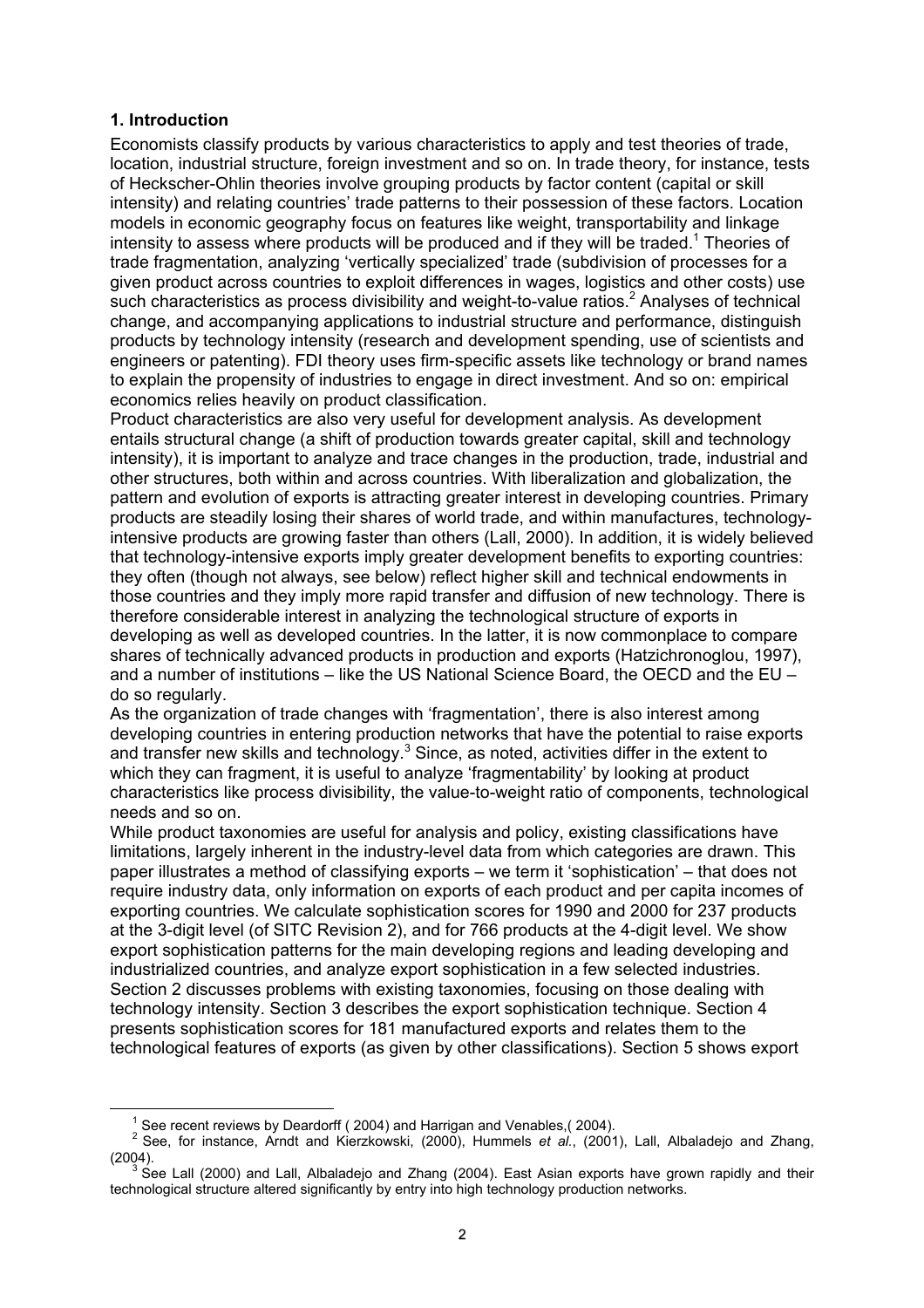sophistication by region and country. Section 6 deals with sophistication at the four-digit level and applies the measure to four selected industries. Section 7 concludes.

#### **2. Classifying traded products: some problems**

Most product taxonomies are based on data on respective 'parent' industries: for instance, a product is deemed technology-intensive if the industry under which it is classified has greater technological inputs or outputs than the average for industry. Factor content, in other words, is assessed by the average intensity of factor use by the parent industry. As the most commonly used classifications today relate to *technology,* we use this as the main example for our discussion.

Industry criteria to classify technology-intensity consist of 'input' or 'output' measures of innovation in the relevant product (used singly or in combination). On the 'input' side, the normal measures are research and development (R&D) as a share of sales and the employment share of scientists and engineers in total or R&D employment. On the innovation 'output' side, the most common measure is the number of patents (local or international) taken out by the industry.<sup>4</sup> Some measures of technology intensity also include technology 'embodied' in the inputs used by the industry.<sup>5</sup> The requisite data come from national R&D surveys or patent statistics (patents taken out in the US are used most often); however, some classifications also use the analyst's knowledge of technologies or rankings provided by technical experts.

Technology classifications of trade illustrate the methodological problems.<sup>6</sup> The main one is the large difference in the level of detail in data between industry and trade levels. Trade data are available at highly disaggregated levels: for instance, the Standard International Trade Classification (SITC) Revision 2, the classification used here because of its broad time and country coverage, has 236 items at the 3-digit level and 778 items at the 4-digit level. In the 2002 version of the Harmonized System, the new trade data recording system, there are over 1,200 items at the 4-digit level and over 5,000 items at the 6-digit level, and so on. In SITC Rev 2, meaningful product distinctions can be drawn only at the 3-digit level or more – the 2-digit level is far too aggregate – but technology data are not available at this level of detail.<sup>7</sup> US data on R&D, for instance, are available for only 38 manufacturing industries (NSB, 2002). The *OECD Science, Technology and Industry Scoreboard* provides crosscountry R&D data for 19 industries.

Matching these to trade data to obtain technology classifications involves considerable aggregation, lumping together products from the same industrial category but with very different technological features. Thus, telecommunications equipment is a 'high technology' activity, but has products that are mature, do not involve intense R&D, or have simple production processes. Similarly, a 'low technology' industry like textiles has innovative products, while a 'medium technology' industry like machinery comprises the broad range of both innovative and non-innovative products. Moreover, the technological characteristics of activities can change rapidly over time, as innovations transform the product and process technologies of particular segments. Most aggregations are based on somewhat outdated information, and so may conceal important technological differences.<sup>8</sup>

 $<sup>4</sup>$  Some measures also combine technology with marketing or capital intensity to yield more complex</sup> categories. For a review of 23 classification methods see Kaplinsky and Santos Paulino (2004).

See Mani (2004). This technique uses input-output matrices to allocate 'indirect' R&D performed by input suppliers.

See Kaplinsky and Santos Paulino (2004), Mani (2004) and Penender (2003).

 $^7$  R&D is difficult to allocate by product even at the enterprise level because leading R&D performers are large companies whose research effort spans a vast range of products and who publish R&D data for the enterprise as a whole.

Another problem with R&D or patent data is that neither measures technological activity accurately. Inputs of R&D may not indicate how effective the research effort is, and patenting does not indicate how valuable a new technology is in commercial terms. More important, these measures relate to innovation at the frontier and neglect informal technological effort. However, such informal effort, in quality management, process and product engineering, procurement and so on, is vital to technical change and competitiveness. In developing countries, most technological effort is informal but its intensity and effectiveness affects export activity (Lall, 1992). If formal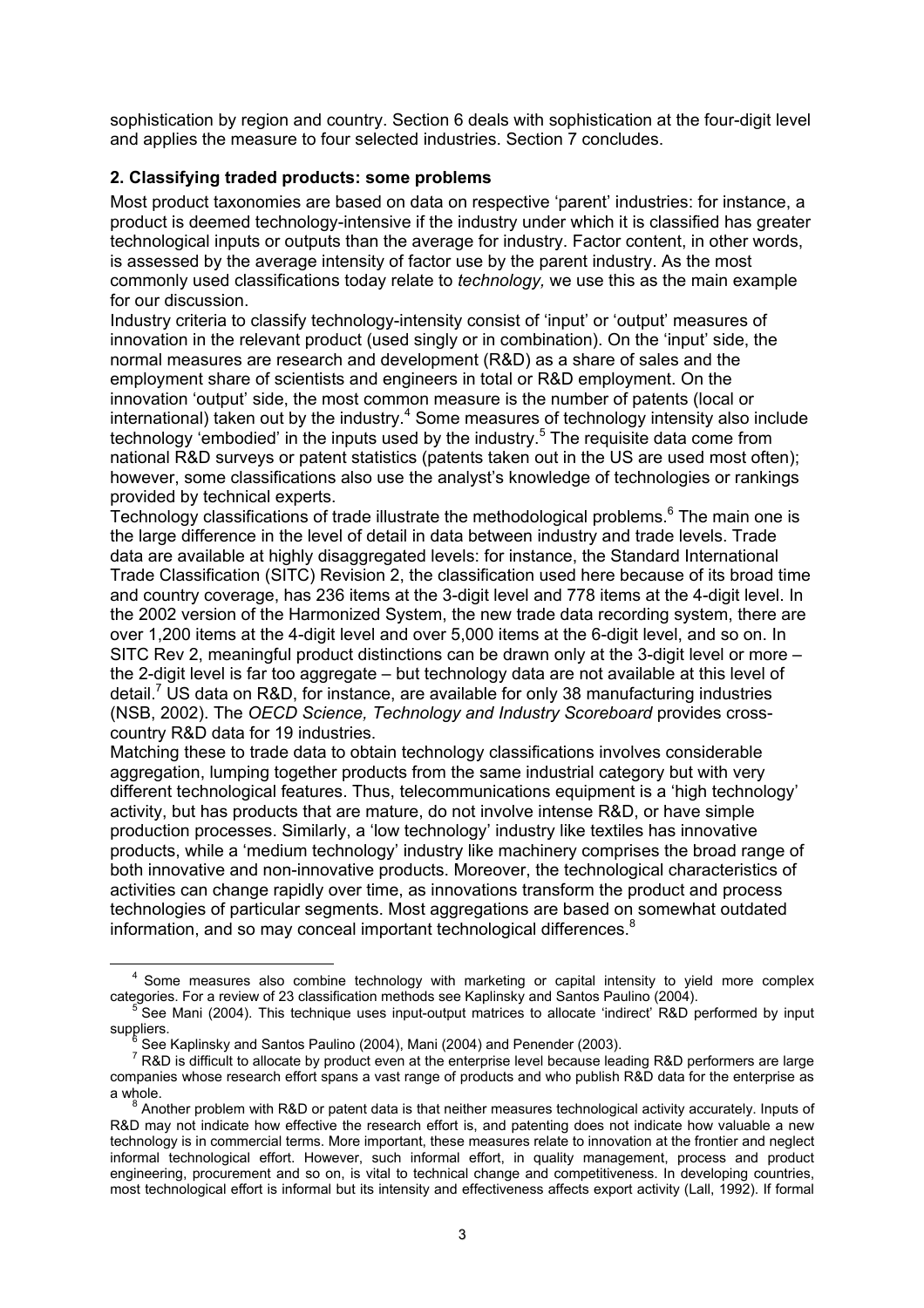These problems may be reduced by using qualitative information or expert judgment to classify products at finer levels of detail and to update classifications. However, much depends on the ability of researchers to obtain comprehensive and reliable information. It would be expensive to obtain expert opinion on innovation-intensity spanning a broad range of technical disciplines, and experts may differ in their assessment of innovativeness. Building a consensus and updating expert opinions would be an even more daunting task. Thus, while qualitative judgment can play a useful role – in the end, technological taxonomies remain an art rather than a science – it does not lead to rigorous and practical solutions.

There is another problem in using industry-based taxonomies to analyze trade performance: the 'core' technical characteristics of products may not reflect the technologies used in their manufacture in a particular location. Trade fragmentation weakens the link between core technical characteristics and production processes: some of the largest exporters of hi-tech electronics are low wage countries that only assemble and test final products (advanced design and component manufacture remains in rich countries). As a result, classifying semiconductors as high technology leads to the result that the Philippines has a more technology-intensive export structure than the US or Japan (Lall, 2000). The normal assumption that products use the same technologies across countries no longer holds when discrete processes can be separated. Moreover, 'fragmentability' varies by activity. Within the hi-tech group, for instance, electronics is highly fragmentable (nearly 45 percent of world electronics exports come from developing countries<sup>9</sup>) while aircraft or pharmaceuticals are not (their exports remain largely the preserve of rich countries). Gauging the real technological content of national exports would require data by *process* rather than product, but such data are simply not available.

While researchers on technology are aware of these problems, they are constrained by the lack of industry data at the necessary level of detail. However, a recent, as yet unpublished, paper attempts to overcome the problem by a different route: Kaplinsky and Santos Paulino (2004) measure product innovativeness by *unit price changes over time,* hypothesizing that innovative products have rising prices while non-innovative ones have declining prices.<sup>10</sup> They calculate unit price changes for over 12 thousand products imported by the EU from 1988/9 to 2000/1 and use their results to assess existing technology classifications.<sup>11</sup> They also promise a detailed technology classification of their own in the near future. There are, however, two important deficiencies in this measure, which the authors note: it assumes away cost-reducing process innovation (or assumes it to be the same across activities) and it does not take into account the impact of different degrees of fragmentation between products (or, again, assumes it to be similar).

This technique gives interesting and plausible results and the promised technology classification should be very useful. However, its validity depends on the assumption that unit price changes reflect innovation rather than other factors like demand changes, nontechnological barriers to entry, process innovation, fragmentation of the value chain, or policy-based trade distortions (or that the influence of these other factors is equal across activities). It is not clear that this assumption is always justified; where it is not, measuring technology levels by unit price changes may capture the impact of several factors apart from innovation.

 $\overline{a}$ 

distinguishing innovative products when assessed against unit price data.

R&D and patent data do not proxy accurately for such effort – and industries differ in their propensities to undertake 'minor innovation' – the usual measures may give misleading information. 9

See Lall, Albaladejo and Zhang (2004).

<sup>&</sup>lt;sup>10</sup> As they put it, " The rationale for using unit prices as an indicator of competitiveness is that it harks back to Schumpeter's discussion of innovation – low barriers to entry allow competitors into the market which has the effect of driving prices (and hence incomes and margins) down… [T]here is a direct relationship between unit price performance and innovative capabilities – rising unit prices are said to reflect growing product innovation and/or margins protected by barriers to entry, and conversely, falling unit prices reflect the inability to erect barriers to entry and/or to augment products." Kaplinsky and Santos Paulino (2004), p. 2. We are grateful to Professor Kaplinsky for sending us drafts of his paper.<br><sup>11</sup> It is gratifying that the classification developed by one of the present authors (Lall, 2000) works best at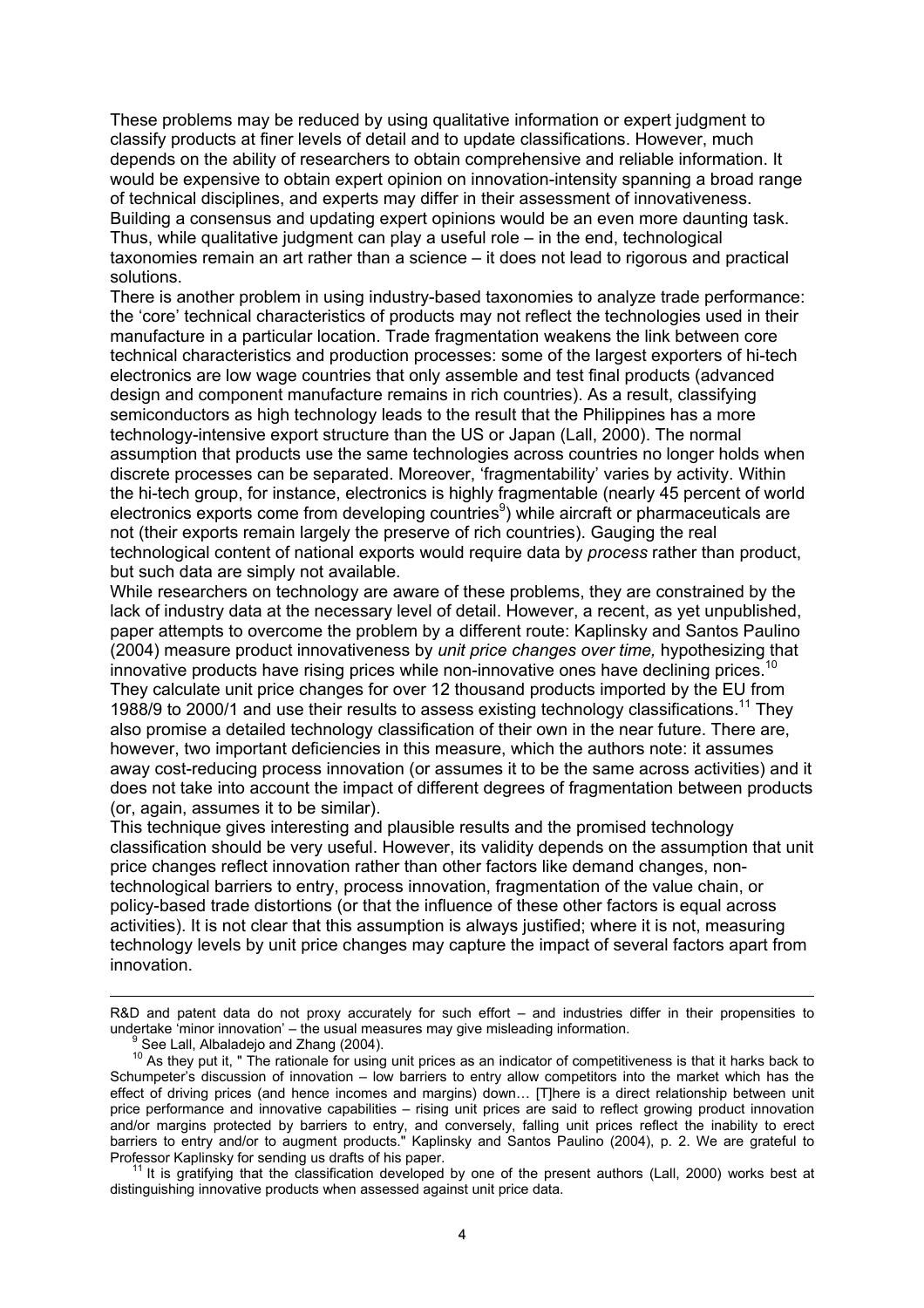#### **3. Export 'sophistication': rationale and methodology**

We propose a way of classifying traded products which, as with Kaplinsky and Santos Paulino, does not require industry data. It infers product characteristics from the characteristics of the exporter rather than from parent industry data on factor content. We call it export 'sophistication': *an export is more sophisticated the higher the average income of its exporter*. The rationale of the sophistication measure is simple. In the absence of trade interventions, products exported by richer countries will have characteristics that allow high wage producers to compete in world markets. These characteristics clearly include technology as an important determinant, but they also include other factors. The main factors affecting export location are:

- *Technology:* Advanced technology is probably the main source of competitiveness of high wage countries. 'Technology' here means not just (R&D-based) product or process innovation, but also the ability to handle technologies efficiently (production capabilities) and improve them over time (minor innovation), realize scale and agglomeration economies, organize suppliers efficiently or tap efficient supply chains. Products that need advanced technologies in all these forms will tend to be exported by countries that have the requisite skills, technological capabilities and strong innovation systems supporting enterprise technology (R&D institutions and universities, strong intellectual property protection, good quality and metrology institutions and tight links between firms and technology institutions). Thus, high sophistication will tend to reflect technological complexity, in turn capturing technical effort, skills, supply chains and innovation systems.<sup>1</sup>
- *Marketing*: Advanced design and packaging, strong product branding, customization of products to demands of customers, control over distribution channels. Highly differentiated products will tend to be exported by rich countries, though increasingly if production is not technology-intensive it will tend to be relocated in lower wage areas while design and marketing remain in rich ones.
- *Logistics and proximity*: Transport costs significantly affect the location of export production for products with high weight-to-value ratios or rapid delivery requirements. Since rich countries are the main markets for most exports, the location of production can reflect proximity advantages.
- *Fragmentability:* In activities where production processes are divisible (and logistics suitable) the location of export production can reflect the technical possibilities of separating segments and placing them in low wage countries. Thus, high sophistication scores can reflect the low fragmentability of particular products and low sophistication a high degree of fragmentability.
- *Information and familiarity:* The location of sourcing of products by major markets may reflect information on the production capabilities of particular countries, familiarity with their business systems and procedures, language, legal systems and so on.
- *Natural resources:* Resource-based exports often (but not in every case) depend on the local availability of primary resources. High wage economies will be significant exporters of those products for which they have ample resources, or where they are more efficient in using new technologies than poorer competitors.<sup>13</sup>
- *Infrastructure*: Some products require advanced infrastructure, particularly ICT, to be competitive. Only countries able to provide and operate such infrastructure can be competitive.
- *Value chain organization:* As global trade becomes organized in tighter-knit value chains,14 the origin and organization of particular chains may influence geographical sourcing patterns. While value chain leaders (buyers, multinational investors or

 $12$  Note that we conflate technology with skills, but they are normally treated as separate factors in trade

models.<br><sup>13</sup> Leading exporters of primary products and resource-based manufactures are rich countries like the US,<br>Canada, Australia and so on.

<sup>&</sup>lt;sup>14</sup> On the nature and determinants of value chains see Gereffi, Humphrey and Sturgeon (forthcoming).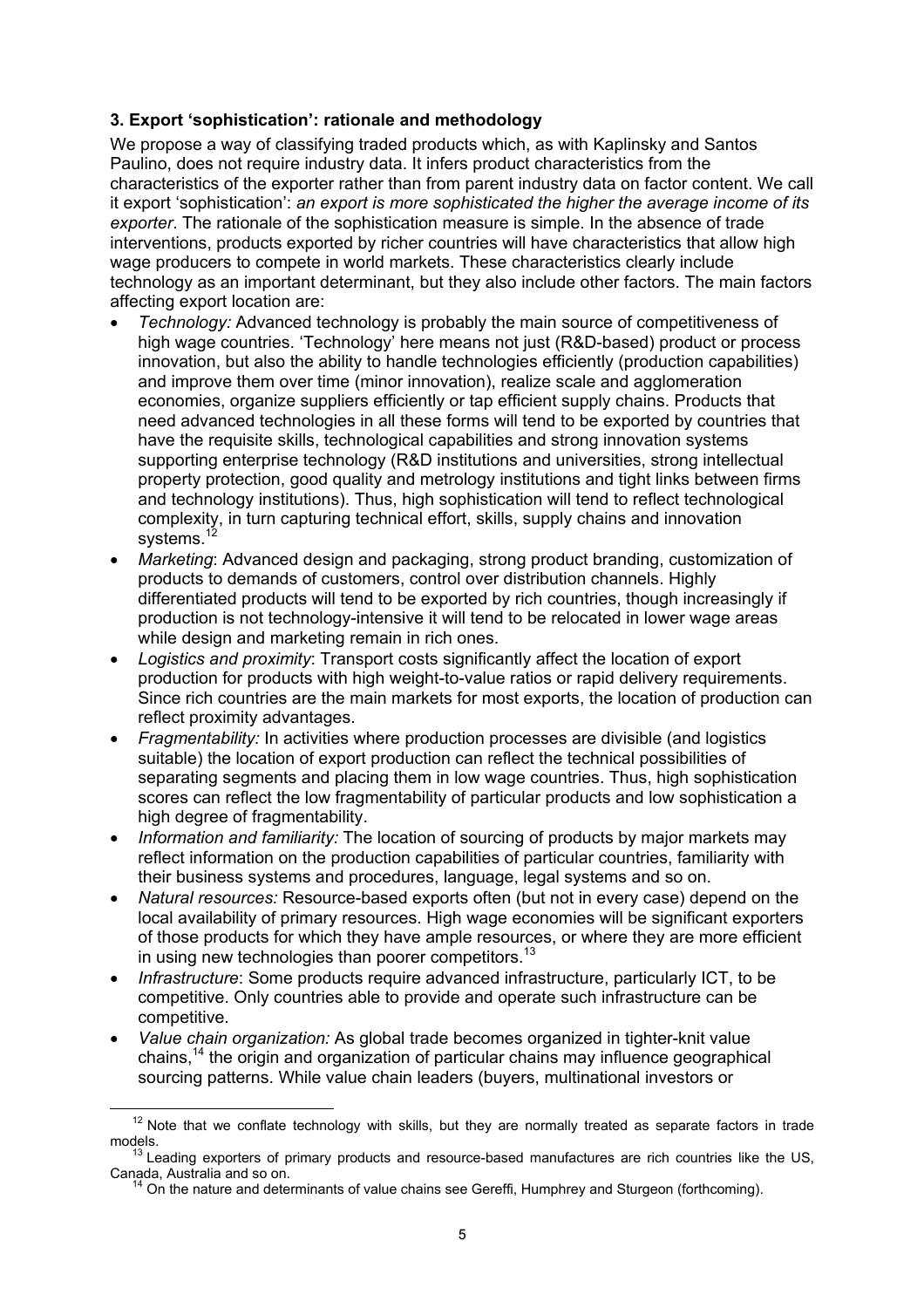subcontractors) will respond to the factors noted above, there may be company-specific

idiosyncratic factors that affect the choice of suppliers or location of subsidiaries. These are the *economic* factors affecting the location of export production, and so the sophistication of each product. In addition, *policy factors* may also matter: trade restrictions and subsidies, trading blocs and trade preferences can affect where export production takes place. For instance, the quota system imposed by industrialized countries in textiles and clothing has affected the location of the exports between developed and developing countries and within the developing world; subsidies to and protection of agriculture by rich countries has held back exports by developing countries, trade blocs like NAFTA have affected the location of export activity in Latin America; preferences to banana and sugar exporters by the EU have supported inefficient producers in former colonies, and so on. The sophistication index is thus an amalgam of these influences and *not a specific technological measure*. Technology is clearly a major factor in the index, but its role cannot be separated from that of other factors (at least without product-level data on each factor). While this is a drawback as a technological taxonomy, it is often possible to discern qualitatively how technology interacts with other determinants of export location. It is therefore possible to draw interesting insights from the index.

Table 1 shows a simple matrix of technology intensity (only divided between high and low) and export sophistication (high sophistication indicating that the product is exported mainly by rich countries). Products ranking either high or low in *both technology and sophistication* are typical of what standard trade theory predicts: rich countries have a comparative advantage in products using advanced technologies (and skills), poor ones in products using simple or mature technologies. The two other combinations are more interesting. That of high technology with low sophistication suggests that the production process is fragmented. That of low technology with high sophistication suggests that the products have specific natural resource, logistical or other needs that are out of reach of poorer countries – or that they are subject to policy interventions that deter their shift to low wage locations. The hightechnology, low-sophistication combination provides a way of mapping fragmentation more clearly and comprehensively than by anecdotal evidence on global value chains.

|                  | Table 1: Export sophistication and technology intensity                                          |                                                                                                                                                                                                 |  |  |  |  |  |  |  |  |
|------------------|--------------------------------------------------------------------------------------------------|-------------------------------------------------------------------------------------------------------------------------------------------------------------------------------------------------|--|--|--|--|--|--|--|--|
| Technology level | Sophistication level                                                                             |                                                                                                                                                                                                 |  |  |  |  |  |  |  |  |
|                  | Low                                                                                              | High                                                                                                                                                                                            |  |  |  |  |  |  |  |  |
| Low              | Technologically simple products<br>whose export production has<br>shifted to low wage areas      | Technologically simple products<br>whose export production remains in<br>high wage areas because of trade<br>distortions, resource availability,<br>logistical needs to be near main<br>markets |  |  |  |  |  |  |  |  |
| High             | Technologically advanced<br>products with fragmentable<br>processes located in low wage<br>areas | Technologically advanced products<br>without fragmentable processes<br>where high wage countries retain<br>strong comparative advantage                                                         |  |  |  |  |  |  |  |  |

Note: The sophistication level is based on the average income of the exporter of a product, the level rising with income. The technology level is based on the R&D intensity of the core industrial process.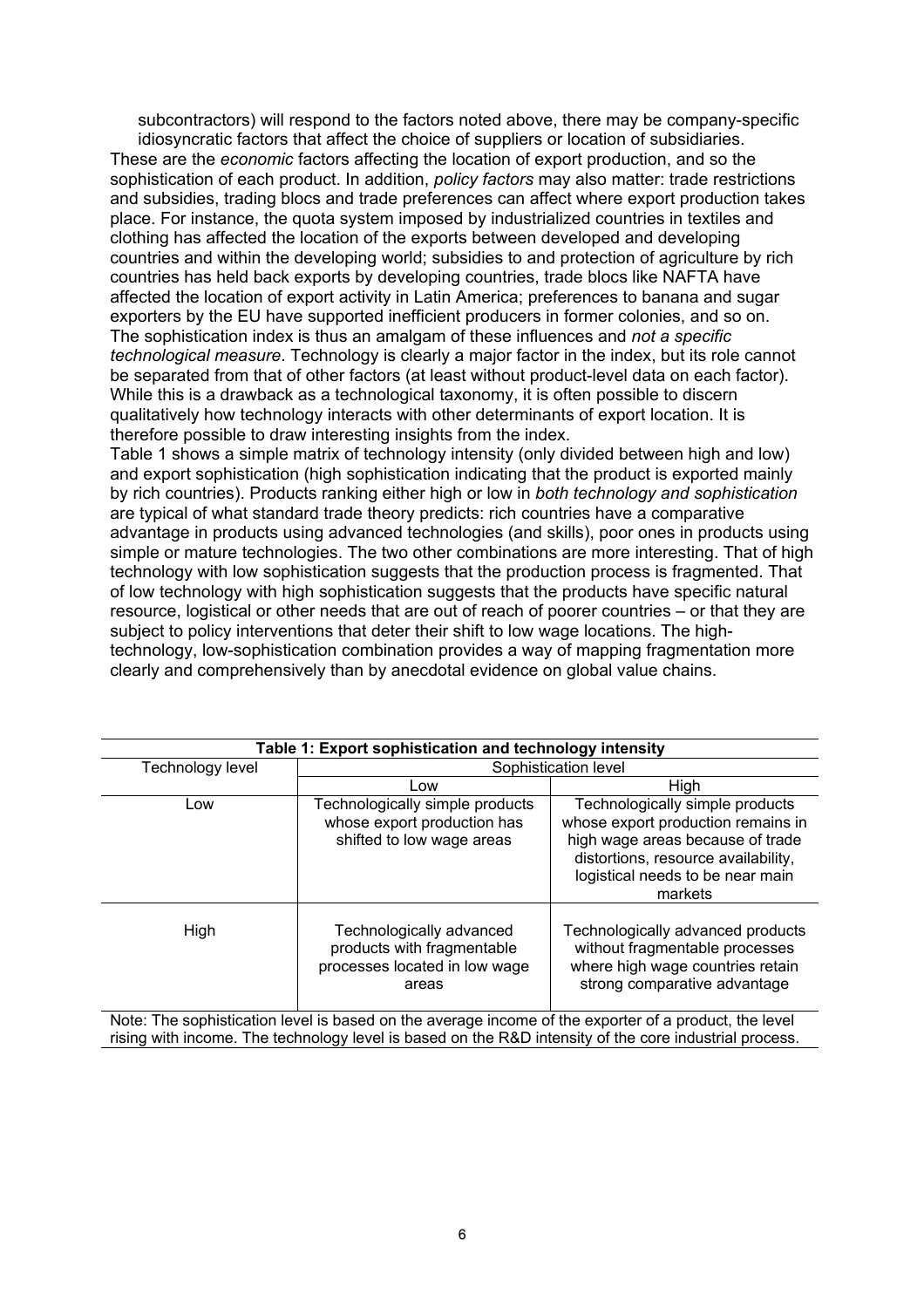Another advantage of this technique is that, by allowing changes in exporter incomes (and so location between rich and poor countries) to be traced over time, it can permit analysts to track how various factors are interacting in the trade arena. In this paper, we present the scores for an index that covers all countries, but it is possible to construct more specialized indices that distinguish between country groups. For instance, a useful index for development purposes would be one that focused on location within the developing world, say between medium and low income countries.

Sophistication analysis can also help competitiveness policy. More sophisticated products presumably embody greater skills, more advanced technologies and higher levels of processing in the value chain than less sophisticated ones.15 It is thus desirable for countries to move up the sophistication ladder as they grow and the mapping of sophistication at detailed levels within industries may point to desirable patterns of upgrading. To the extent that such upgrading does not happen automatically with rising wages because of skill, technology, marketing or other deficiencies, there may be useful pointers to the need for policy support.

How is the sophistication index calculated? At the *product level*, the sophistication measure uses data on exports by all countries (separately) and the income level of each exporter. The sophistication score is calculated for each product by taking the weighted average (the weights being each country's shares of world exports) of exporter incomes. The scores are normalized to yield an index ranging from zero to 100. Scores can be calculated at any level of detail and, a major advantage for econometric analysis, are unique to each product. Problems of matching trade and industrial data at the disaggregated level do not appear: it is possible to distinguish products without having to use detailed industry data or qualitative criteria (though such data or judgment are needed if we wish to disentangle the factors affecting sophistication).

We calculate sophistication scores for *237 produc*ts at the 3-digit level and *766 products* at the 4-digit level (SITC Rev 2) for 1990 and 2000. We start with exports (from UN Comtrade) for each product by *97 countries* (all those with significant exports and also data for both years). To obtain an average value for exporter incomes, we divide these countries into *ten income groups* (using World Bank data on nominal per capita GNI) in each year (the composition of the groups differed as countries moved up or down the income scale). We multiply the share in world exports of each product for each income group by the group's average income to get a dollar value for each product. This is a unique dollar value for each product given by the weighted average income for the 10 income groups. We then standardize each dollar value to range between 0 and 100. The product with the highest dollar value out of the 237 products is set at 100 and the product with lowest at zero. This yields a unique score for each product; the whole range of scores provides the index.

<sup>&</sup>lt;sup>15</sup> They also enjoy better unit-price performance than products exported by poorer countries. Kaplinsky and Santos Paulino, 2004, find "a clear inverse relationship between per-capita incomes of country groups and the unit-price of their exports to the EU" p. 3.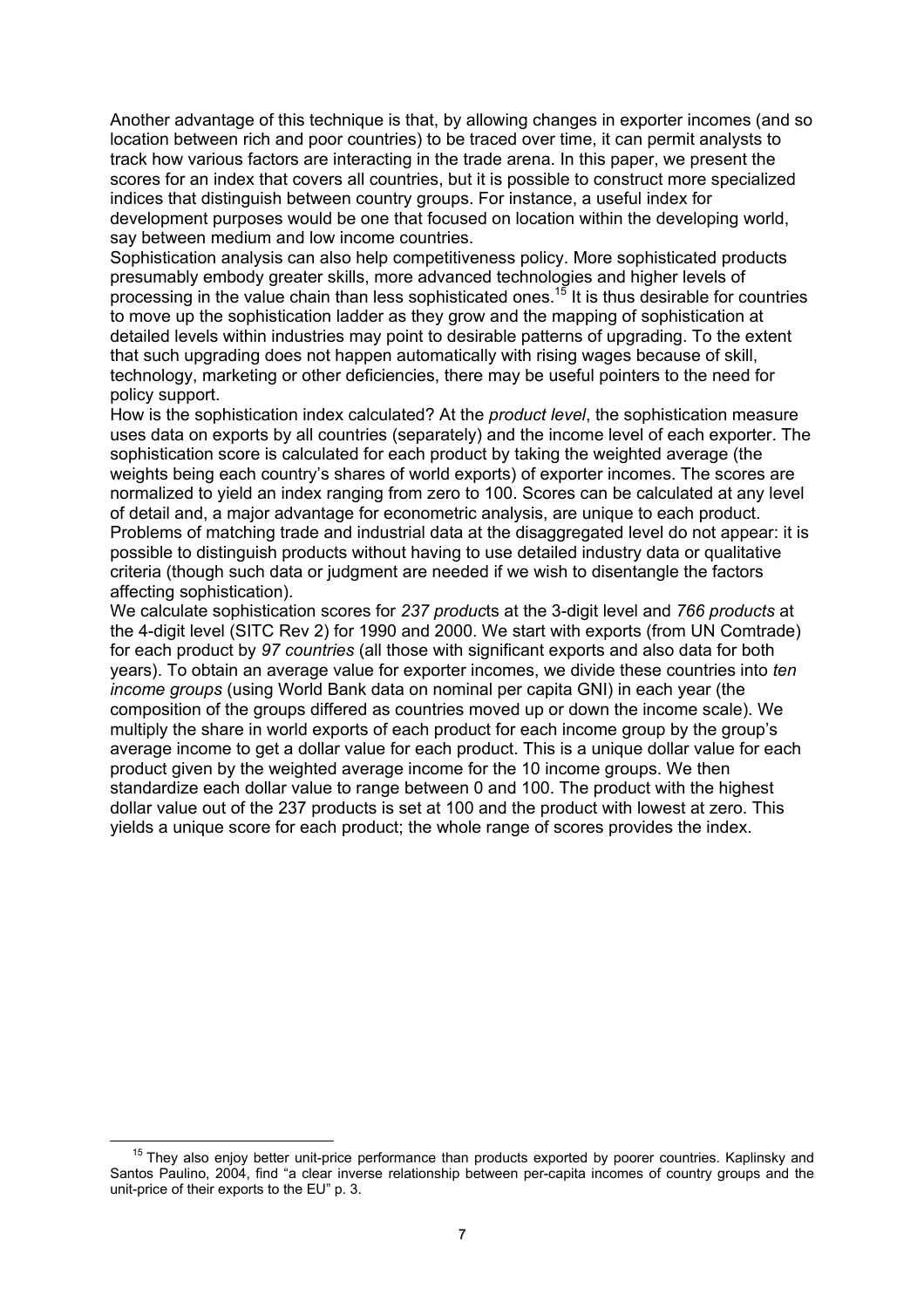| Table 2 Illustration of sophistication index calculation |               |                       |                      |                      |  |  |  |  |  |  |
|----------------------------------------------------------|---------------|-----------------------|----------------------|----------------------|--|--|--|--|--|--|
| Product (year)                                           | Income groups | Average income (US\$) | Share of exports (%) | Unique scores (US\$) |  |  |  |  |  |  |
|                                                          |               | 31,482                | 12.73%               | 4,008                |  |  |  |  |  |  |
|                                                          | 2             | 24,090                | 54.70%               | 13,177               |  |  |  |  |  |  |
|                                                          | 3             | 15,223                | 14.78%               | 2,249                |  |  |  |  |  |  |
| <b>ISITC 001</b>                                         | 4             | 7,712                 | 5.67%                | 438                  |  |  |  |  |  |  |
| Live animals                                             | 5             | 4,242                 | 3.00%                | 127                  |  |  |  |  |  |  |
| chiefly for food<br>(2000)                               | 6             | 2,807                 | 1.41%                | 40                   |  |  |  |  |  |  |
|                                                          |               | 1,819                 | 1.32%                | 24                   |  |  |  |  |  |  |
|                                                          | 8             | 1,111                 | 1.27%                | 14                   |  |  |  |  |  |  |
|                                                          | 9             | 548                   | 5.12%                | 28                   |  |  |  |  |  |  |
|                                                          | 10            | 283                   | $0.00\%$             | 0                    |  |  |  |  |  |  |
| Total                                                    |               |                       | 100%                 | 20,106               |  |  |  |  |  |  |

Table 2 illustrates the calculation. The general formula we apply to derive the sophistication index is

SI (i) = 100\*(US (i)-US (min))/(US (max)-US (min))

where

SI is the normalized sophistication index of product (i)

US is the unique sophistication score as a dollar value for product (i)

US (max) is the maximum unique sophistication dollar value for all products

US (min) is the minimum unique sophistication score dollar value for all products.

In this illustration in 2000 the unique score of product 001 is \$20,106. To normalize this following the above formula we require the maximum and minimum scores fro all products.

Product 951 has the highest unique score of all (\$27,964), while product 264 has the lowest unique score value (\$2,516). The normalized score of product 001 is 69.12, which is the sophistication index of product 001. This is derived as

SI (001) = 100\*( US(001)-US(264) )/( US(951)-US(264) )

 $= 100*(20, 106-2, 516)/(27, 964-2, 516)$ 

 $= 69.12$ 

We focus initially on 181 manufactured products at the 3-digit level, as primary exports do not raise significant issues on technology or location of export activity, before discussing products in more detail at the four-digit level. For ease of presentation and analysis, we group the 181 products into *six sophistication categories*. We do not apply any *a priori* criteria in allocating products to these six groups: the total number is simply divided into sets of 30 each (31 for the last group) along the sophistication scale.

We use product sophistication data to calculate *country and regional sophistication scores*  (again at the 3-digit level)*,* weighting each country's or region's exports by the share of each product in its total exports. We calculated such scores for 30 countries at different levels of development and for all major developing regions.

These country and regional sophistication scores are useful in tracking national performance over time and benchmarking against other countries and regions. As discussed below, however, the interpretation of sophistication scores is not straightforward (say, in contrast to technological shifts, where a move up the scale is generally thought desirable). While there is a presumption that raising sophistication at the product level is beneficial – it implies making more advanced products and using more advanced processes – higher sophistication need not imply higher rates of export growth. There is no *a priori* expectation that products made by richer countries grow faster than those made by poorer ones; in fact, in the presence of rapid fragmentation and the shift in location of activities more generally, there are good reasons for the opposite. We return later to these issues.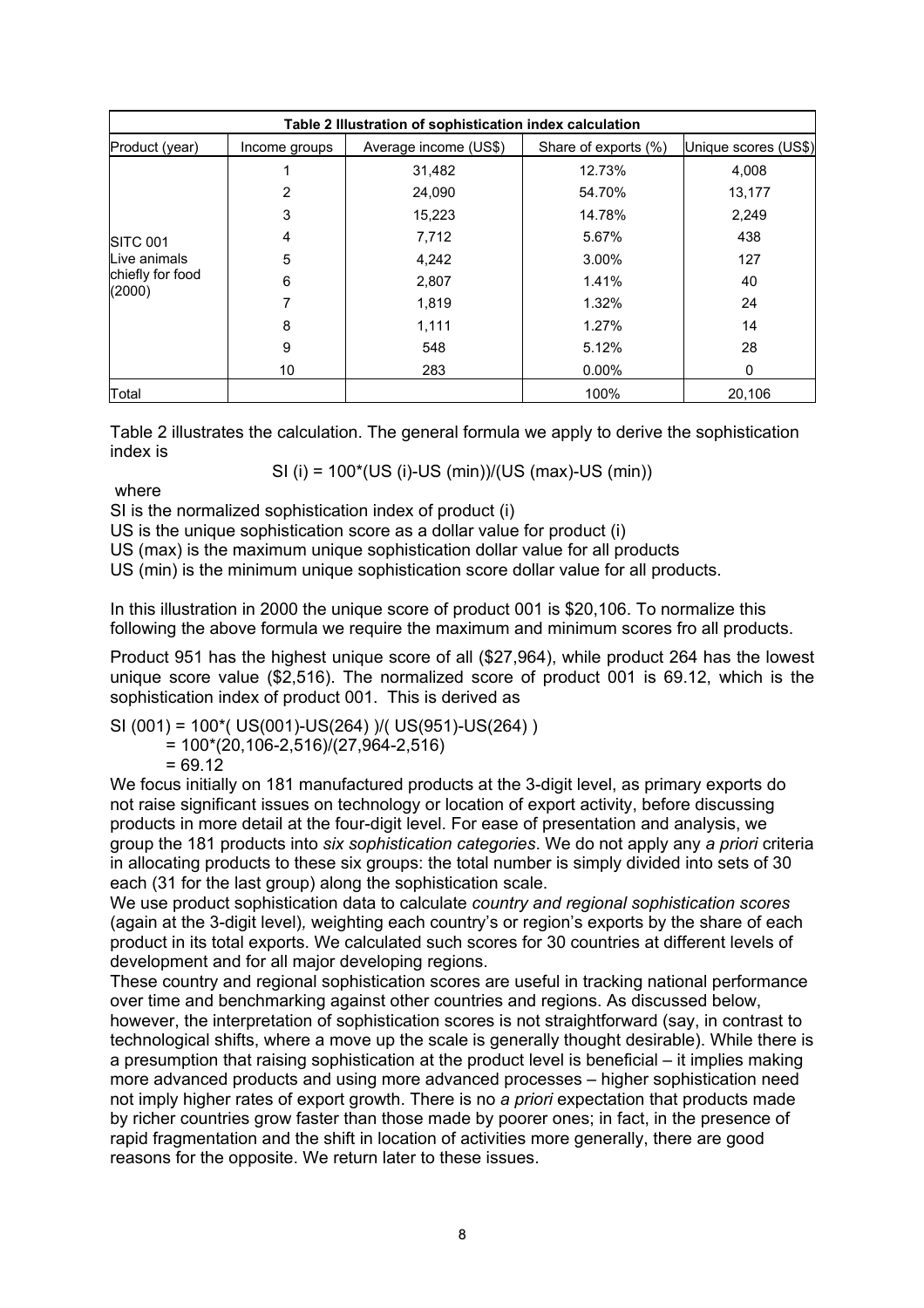Nevertheless, within product groups where growth rates are not an issue, the presumption that higher sophistication is desirable seems more defensible. Within apparel, for instance, products exported by rich countries – or processes undertaken by them – are likely to be more skill and technology intensive, and yield higher wages and margins, than standardized products exported by poor countries. Competition is likely to be fiercer and margins finer in the latter, and, as Kaplinsky and Santos Paulino suggest, lower entry barriers are likely to place much more pressure on prices.

#### **4. Product sophistication scores**

Annex Table 1 shows the sophistication scores for 181 manufactured exports at the 3-digit level in 1990 and 2000, ranked by the 2000 score. It also shows export values, world market shares and growth rates. Scores at the 4-digit level would take too much space to show here but are available from the authors on request (some findings are discussed in Section 6).<sup>16</sup> There is a general decline in sophistication scores over time as developing countries raise their share of world exports (for manufactures as whole, their share goes from 13% in 1980 to 16.6% in 1990 and 26.8% in 2000 (UNIDO, 2004)).<sup>17</sup> Only 18 products show a rise in sophistication. This decline does not have any technological connotations: it does not mean, for example, that production processes are becoming less technology or skill-intensive or that technical progress is slowing. In fact, it is likely that with technical change, most processes are becoming more complex and have higher entry levels for competitive production. The decline in sophistication simply reflects the growth of industrial capabilities in latecomer (lower income) countries that allows them capture market shares in gradually more complex activities, as well as the fragmentation of simpler processes in very advanced activities.

While export production *is* shifting to lower income sites, not all developing countries, particularly the lowest wage economies, are gaining. On the contrary, export success is accompanied by increasing concentration in the developing world: the share of the top 15 exporters in total manufactured exports by developing countries, for instance, has risen from 91% in 1990 to 94% in 2001.<sup>18</sup> Most dynamic exporters are middle-income countries (People's Republic of China (henceforth PRC) is the only low income country in the dynamic group) and most are in East Asia (Mexico is the outsider after the formation of NAFTA). Most low-income countries remain marginal to the dynamics of manufactured trade. The sophistication index as presently constructed does not capture this facet of export relocation, though it is possible to construct one that distinguishes between income levels within the developing world.

Consider the characteristics of the most and least sophisticated products. Level 1, with the 30 most sophisticated exports, includes complex, technology-intensive products like arms and armored fighting vehicles, precision instruments, aircraft, auto engines and pharmaceuticals. Level 6, with the 31 least sophisticated products, has simple products like textile and clothing products, footwear, travel goods and toys, as well as resource-based products like jute that can only be produced by poor countries. In broad terms, resource availability apart, technology levels seem to explain a significant part of the distribution of sophistication scores. As Annex Table 2 shows, most high and medium technology products score relatively high on the sophistication scale while most low-sophistication products are from the low technology or resource based technology categories.<sup>19</sup> There is no low technology product in the top two sophistication groups, and no high technology product in the bottom two. This is reassuring: the predictions of received trade theories are largely valid.

<sup>&</sup>lt;sup>16</sup> The data can be requested from Professor Lall at sanjaya.lall@economics.ox.ac.uk<br><sup>17</sup> The decline in scores is tempered by the fact that most major developing country exporters move up the income scale. If we had retained the income groups based on 1990 incomes, the decline would appear greater. <sup>18</sup> These countries are, in descending order of export values in 2001, People's Republic of China, Republic of

Korea, Mexico, Taipei,China, Singapore, Malaysia, Thailand, Indonesia, Brazil, India, Philippines, Turkey, South<br>Africa and Hong Kong, China. The calculation is based on Comtrade data.

 $9$  The technology classification is an adapted version of the one developed by Lall (2000).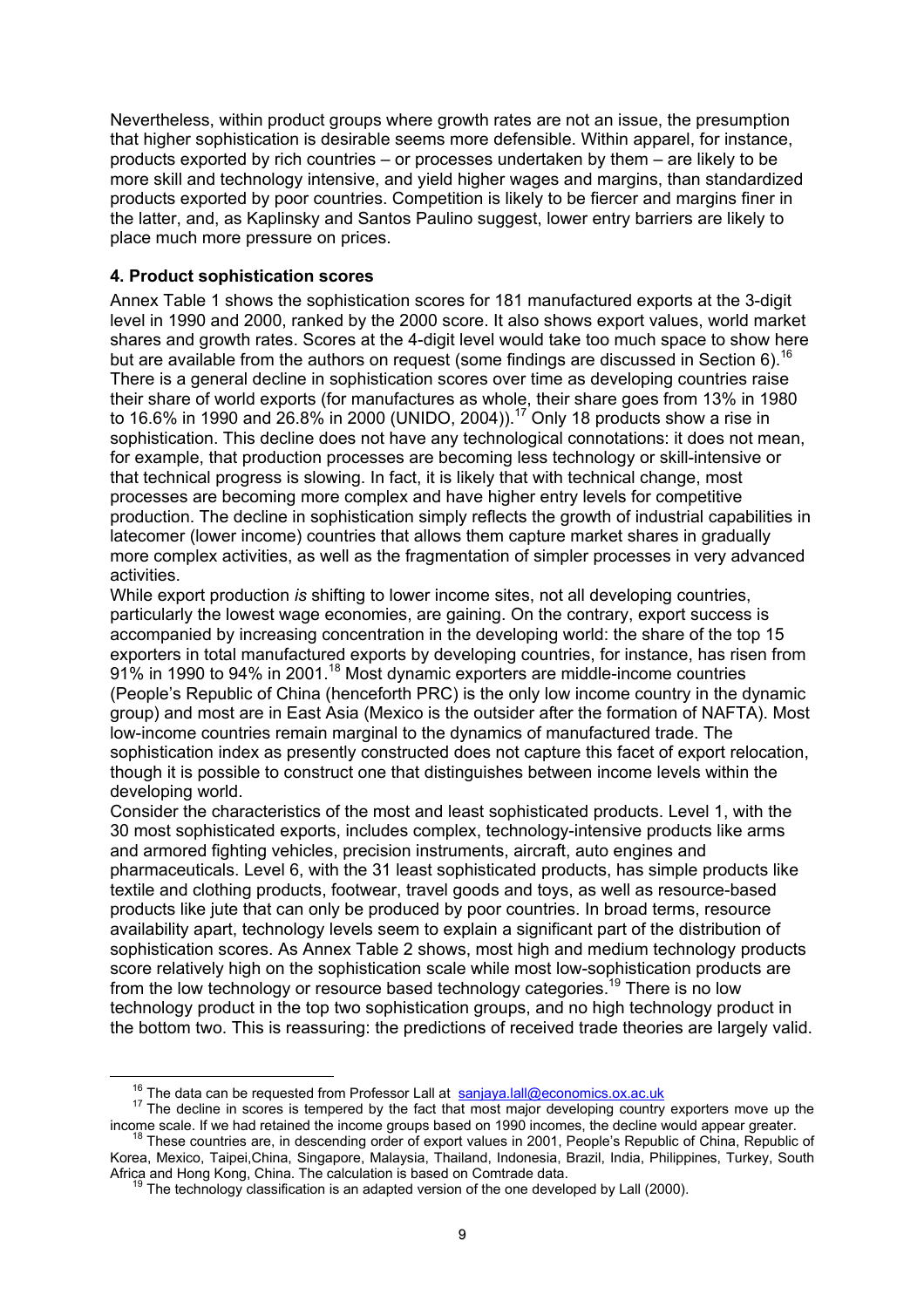However, many products do not conform to *a priori* expectations, and we may speculate about their location determinants. For instance, manufactured tobacco is in group 1 in 1990 (though it declines to group 2 by 2000): a product with mature and stable technology, and with most raw materials coming from poor countries, it is exported mainly by rich countries presumably because of its continuous and capital-intensive processes, the importance of marketing (cigarette branding) and perhaps trade barriers. 'Essential oils, perfumes and flavors' also appear fairly high (in group 2 in 2000, having moved up from group 4) and increase their sophistication, not because of technological innovation but the significance of marketing and perhaps specialized skills. Chocolates, though based on raw materials from poor countries, are in group 1 (and rising in sophistication) probably for similar marketing and skill needs. Some resource-based products like paper, salted fish, animal fats or cheese have high sophistication because their raw materials are located in rich countries, or because these countries are exceptionally efficient at producing them (cereals). Some, like milk or butter, reflect distortions caused by government subsidies to and protection of the agricultural sector.

Among low technology products, the 'fashion cluster' segment (textiles, clothing and footwear) starts low in the index but spans a wide range. The most sophisticated product is special textile fabrics (at rank 113), presumably industrial fabrics with advanced technological needs, followed by lace and embroidery (at 125), requiring a long accumulation of special skills. Standard textile and apparel exports like woven cotton fabrics, undergarments or nonknitted outerwear figure in the bottom 30 in the ranks. Some medium technology engineering products like radio receivers are very low in the sophistication ranks because their technologies are mature and standardized, allowing production to be located overwhelmingly in low wage countries.

High technology electronics products like semiconductors, office machines, automatic data processing (ADP) machines and telecom equipment are of particular interest. These are R&D intensive activities with complex manufacturing processes for critical components, but they move rapidly down the sophistication scale and by 2000 all are in sophistication group 4 (semiconductor at rank 98, ADP at 107 and office machine and ADP components at 115) apart from telecom, which is in group 3 (rank 89). This is clearly the outcome of production fragmentation, which started with final assembly but over time is deepening into the transfer of core component manufacturing in lower income countries, primarily in East Asia. While clearly responding to factor cost differences, the industry is unlikely to keep moving down the wage scale to the least developed countries, say in Africa, because its minimum entry levels are now much higher than when fragmentation started in the late 1960s and first movers have established strong scale, scope and agglomeration advantages.<sup>20</sup>

Other engineering industries like automobiles, industrial capital goods or aircraft also have discrete processes that can be separated economically, but are not fragmenting as much as electronics. The reasons may lie in higher skill needs, greater agglomeration economies, lower transportability (higher weight-to-value ratios) of components and the absence of simple assembly processes that can be easily relocated. Electronics has been something of an outlier among technology-intensive industries in the fragmentation process, a fact that shows up clearly in the sophistication index.

The performance of *electronics* is of particular interest because export values are very large and their growth very rapid.  $21$  The spread of their production networks raised dramatically export earnings by some countries.<sup>22</sup> In 1990, total exports of these four products came to \$231 billion (9% of world manufactured exports); by 2000, they had reached \$830 billion

<sup>&</sup>lt;sup>20</sup> See Lall, Albaladejo and Zhang (2004).<br><sup>21</sup> Three of these electronics products (semiconductors, telecom equipment and components of office and ADP machines) were *the* fastest growing exports in the world in 1990-2000 with the exception of optical products (a relatively small value export). The last product, ADP machines, came sixth, with pharmaceuticals and electric

<sup>&</sup>lt;sup>22</sup> The major beneficiaries were East Asia, which accounted for over 90% of developing world exports of electronics in both 1990 and 2000. In the latter year, electronics products accounted for around one-third of their total manufactured exports.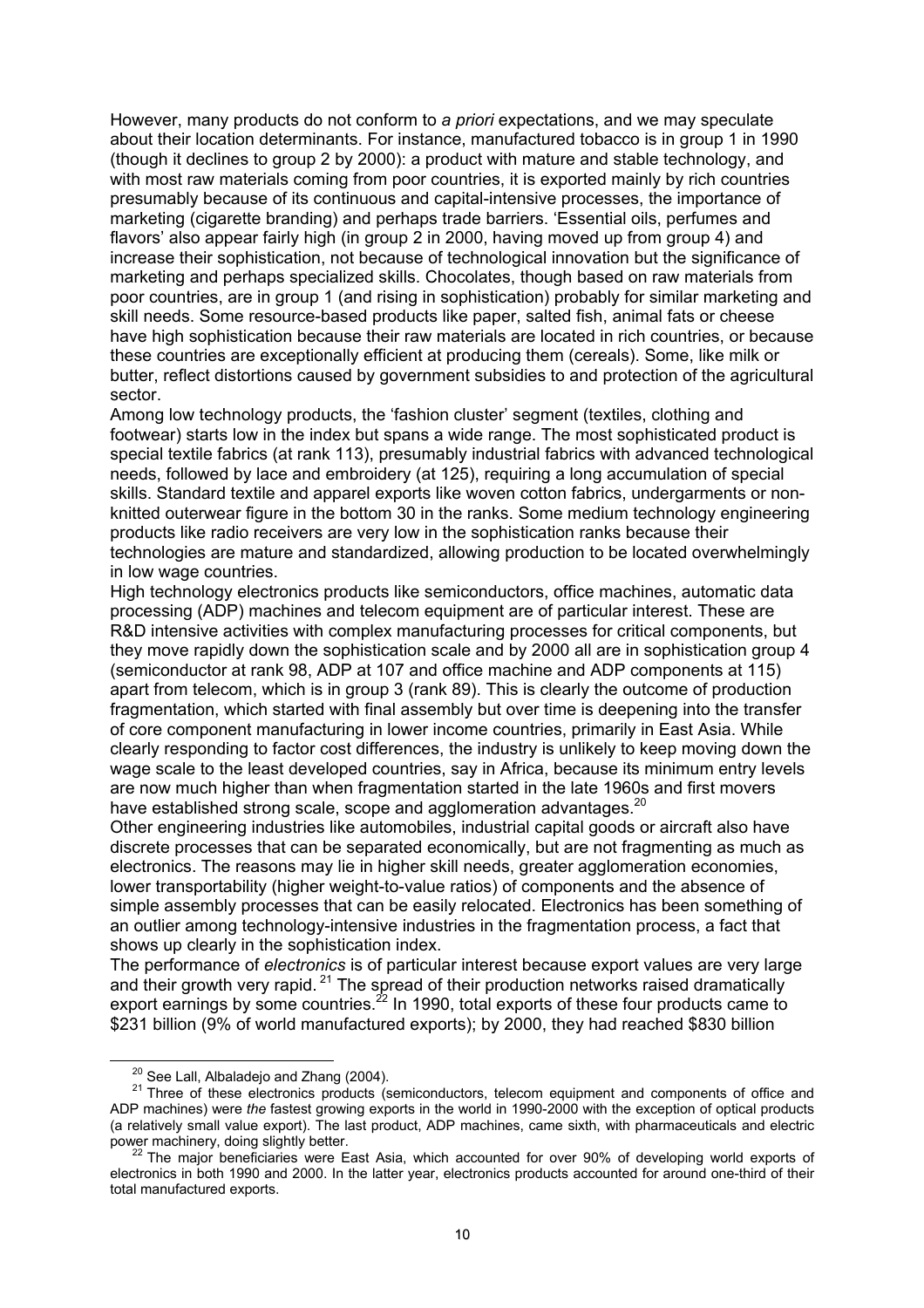(17%). They were among the world's six largest manufactured exports in 2000 (the other two being passenger cars, in first place, and refined petroleum products, in fifth). Their dynamism has had a significant effect on the sophistication scale, creating a 'bulge' in the levels (3 and 4) that they inhabit.

| Table 3: World exports by sophistication levels |                     |             |                     |        |                    |  |  |  |  |  |  |
|-------------------------------------------------|---------------------|-------------|---------------------|--------|--------------------|--|--|--|--|--|--|
| Sophistication                                  | Value (\$ millions) |             | <b>Distribution</b> |        | <b>Growth Rate</b> |  |  |  |  |  |  |
| level                                           | 1990                | 2000        | 1990                | 2000   | 1990-2000          |  |  |  |  |  |  |
| Level 1                                         | 657.248.2           | 981.123.2   | 25.5%               | 20.1%  | 4.1%               |  |  |  |  |  |  |
| Level 2                                         | 556.036.7           | 788.901.5   | 21.6%               | 16.2%  | 3.6%               |  |  |  |  |  |  |
| Level 3                                         | 443.921.6           | 938.816.5   | 17.2%               | 19.2%  | 7.8%               |  |  |  |  |  |  |
| Level 4                                         | 307.429.8           | 1.098.440.2 | 11.9%               | 22.5%  | 13.6%              |  |  |  |  |  |  |
| Level 5                                         | 242.141.0           | 583.404.1   | $9.4\%$             | 11.9%  | 9.2%               |  |  |  |  |  |  |
| Level 6                                         | 368.632.8           | 491.371.6   | 14.3%               | 10.1%  | 2.9%               |  |  |  |  |  |  |
| Total                                           | 2.575.410.1         | 4.882.057.0 | $100.0\%$           | 100.0% | 6.6%               |  |  |  |  |  |  |

Table 3 shows the distribution and growth rates of world manufactured exports by sophistication levels in 1990 and 2000 (the products are categorized here by the sophistication levels in each year separately, unlike Annex Table 1 which shows groups according to 2000 ranks only). The largest category in 2000 is level 4, which contains semiconductors, ADP equipment and accessories for ADP and office machines. The next largest category is level 1, but this grows relatively slowly and loses market share over the decade. The best 'positioning' for export growth is in categories 4, 5 and 3, where middleincome countries are the main exporters.

The smallest – and slowest growing – category is level 6, the one the poorest countries dominate.23 These products are evidently not benefiting from the technological and relocation forces that now drive trade dynamism. There are many reasons for this, including political instability, poor governance and weak infrastructure. They also include technological ones: most of these countries are unable to develop the necessary capabilities for their economies to compete on their own or to attract FDI into efficiency seeking activities. The slow growth of their earnings may, as Kaplinsky and Santos Paulino (2004) suggest, also reflect the fact that they suffer most from declining export prices.

Despite the shifts in product sophistication ranks, there is considerable stability in sophistication scores between 1990 and 2000. The correlation coefficient is 0.88, suggesting that export location has considerable inertia. There is, however, no statistically discernible relationship between export growth rates and sophistication. A rise in product sophistication may be desirable in terms entering higher value processes and products, but this applies within given activities or products. When considered across products, there is no effect of a rise in sophistication on export growth.

## **5. Regional and country sophistication performance**

We now consider regional and national export sophistication, starting with the *regional level.* Table 4 shows the overall scores of the main regions for 1990 and 2000, ranked by the score in 2000. The average score covers all manufactured exports at the 3-digit level (the method for obtaining the score is described earlier). The regions are constructed to take account of

 $^{23}$  PRC was in the lowest income group of the ten groups in 1990 but had moved to the top of the 9<sup>th</sup> group by 2000.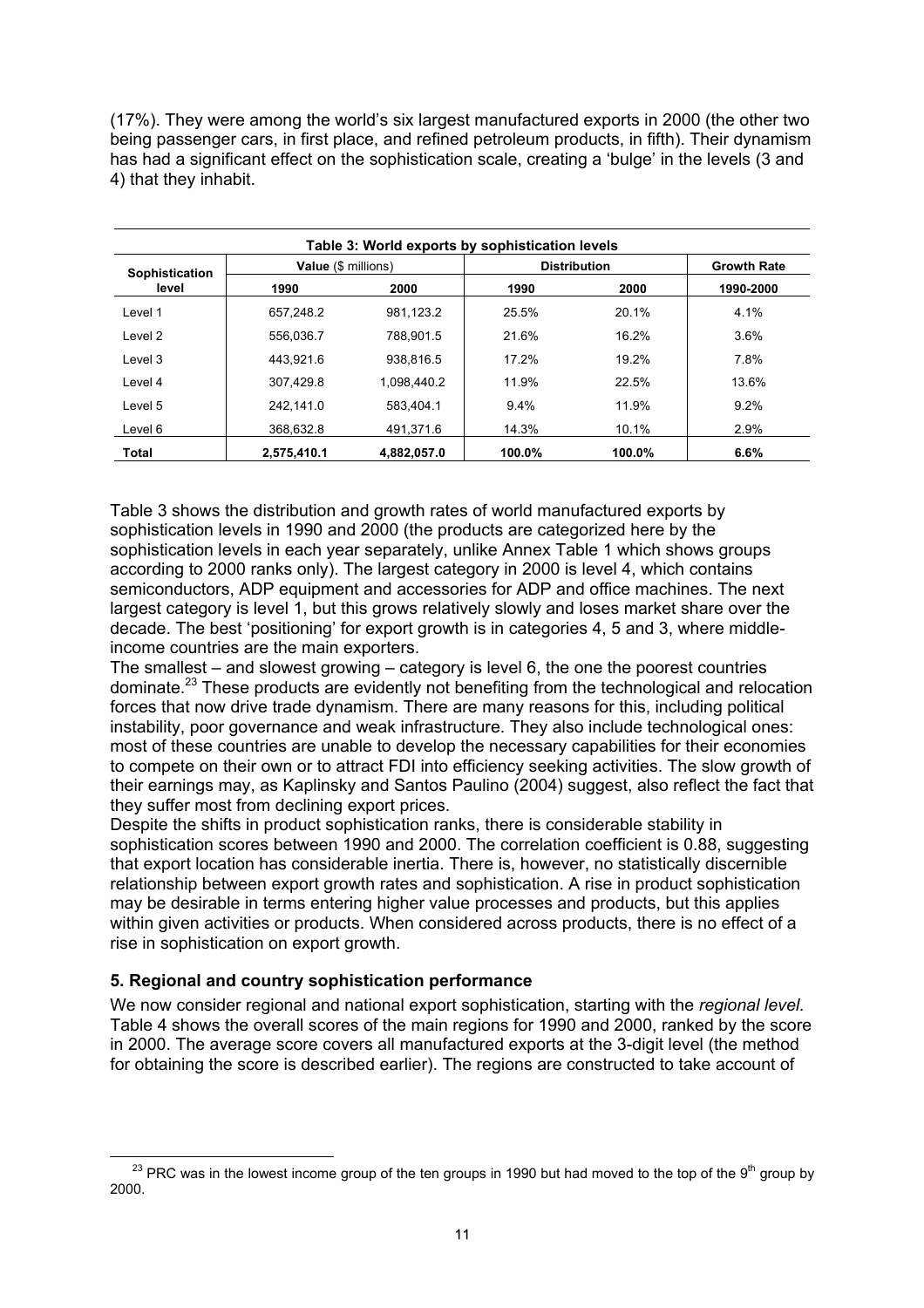outliers in each: PRC in East Asia, Mexico in LAC, South Africa in SSA and India in South Asia. The transition economies are excluded because of large data gaps for 1990.<sup>24</sup>

| Table 4: Regional sophistication scores                |                                                            |         |  |  |  |  |  |  |  |
|--------------------------------------------------------|------------------------------------------------------------|---------|--|--|--|--|--|--|--|
| (ranked by 2000 score)                                 |                                                            |         |  |  |  |  |  |  |  |
| Region                                                 | 1990                                                       | 2000    |  |  |  |  |  |  |  |
| N America                                              | 84.06                                                      | 74.47   |  |  |  |  |  |  |  |
| W Europe                                               | 80.86                                                      | 71.88   |  |  |  |  |  |  |  |
| LAC 1 (including Mexico)                               | 69.14                                                      | 64.91   |  |  |  |  |  |  |  |
| E Asia 2 (excluding PRC)                               | 69.95                                                      | 64.83   |  |  |  |  |  |  |  |
| E Asia 1 (including PRC)                               | 69.18                                                      | 62.78   |  |  |  |  |  |  |  |
| LAC 2 (excluding Mexico)                               | 65.87                                                      | 61.28   |  |  |  |  |  |  |  |
| SSA 1 (including South Africa)                         | NA *                                                       | 59.55   |  |  |  |  |  |  |  |
| SSA 2 (excluding South Africa)                         | $59.17*$                                                   | 55.93   |  |  |  |  |  |  |  |
| MENA                                                   | 62.60                                                      | 55.72   |  |  |  |  |  |  |  |
| S Asia 1 (including India)                             | 58.53                                                      | 50.68** |  |  |  |  |  |  |  |
| S Asia 2 (excluding India)                             | 53.51                                                      | 39.73** |  |  |  |  |  |  |  |
| Notes: * There are no export data for South Africa for |                                                            |         |  |  |  |  |  |  |  |
| 1990; this is why the SSA 1 and SSA 2 scores are       |                                                            |         |  |  |  |  |  |  |  |
| identical.                                             |                                                            |         |  |  |  |  |  |  |  |
|                                                        | ** South Asian data for 2000 includes export data for 2001 |         |  |  |  |  |  |  |  |
| for Bangladesh and Sri Lanka, which are missing 2000   |                                                            |         |  |  |  |  |  |  |  |
| data.                                                  |                                                            |         |  |  |  |  |  |  |  |

As expected, the two highly industrialized regions lead the scores in both years, with N America having a more sophisticated structure than W Europe. Both see a significant decrease in sophistication levels. In the developing world, LAC 1has the highest sophistication level in 2000 though in 1990 it slightly lagged East Asia, both including and excluding PRC. However, if we exclude Mexico (with its rapid growth of *maquila* activities in electronics and other industries) the region falls behind EA in both years. EA 2, excluding PRC, does better than EA 1 because of PRC's specialization in lower technology products. Rather surprisingly, SSA, with and without South Africa, does better than MENA and South Asia: this is because three of its major exports (wood roughly worked, wood sleepers and processed foods) happen to be in sophistication level 3, and its largest single export (precious and semi-precious stones) are in level 5. The region's rank, in other words, is not based on technological sophistication but the distribution of certain resource-based products in richer countries. MENA comes ahead of South Asia because the former's main exports (petroleum products) are in level 5 while South Asia's main exports (standard textiles and clothing) fall in level 6.

All developing regions see a decline in sophistication levels, with the most marked decline in South Asia 2: Pakistan, Bangladesh and Sri Lanka are even more dependent on textile and clothing exports than India. While Bangladesh and Sri Lanka have done relatively well in terms of export earnings from these products, the sophistication group as a whole is growing slowly. Moreover, the impending abolition of the Multi-Fiber Arrangement (under which quotas initially drove buyers to source in these countries) may affect adversely their export growth prospects.

 $24$  The acronyms are as follows: LAC 1 is Latin America and the Caribbean including Mexico, LAC 2 excludes Mexico. EA 1 is East Asia including PRC and EA 2 excludes PRC. SSA 1 is Sub-Saharan Africa including South Africa and SSA 2 excludes South Africa. MENA stands for Middle East and North Africa, and includes Turkey. S Asia 1 is South Asia including India and S Asia 2 excludes India.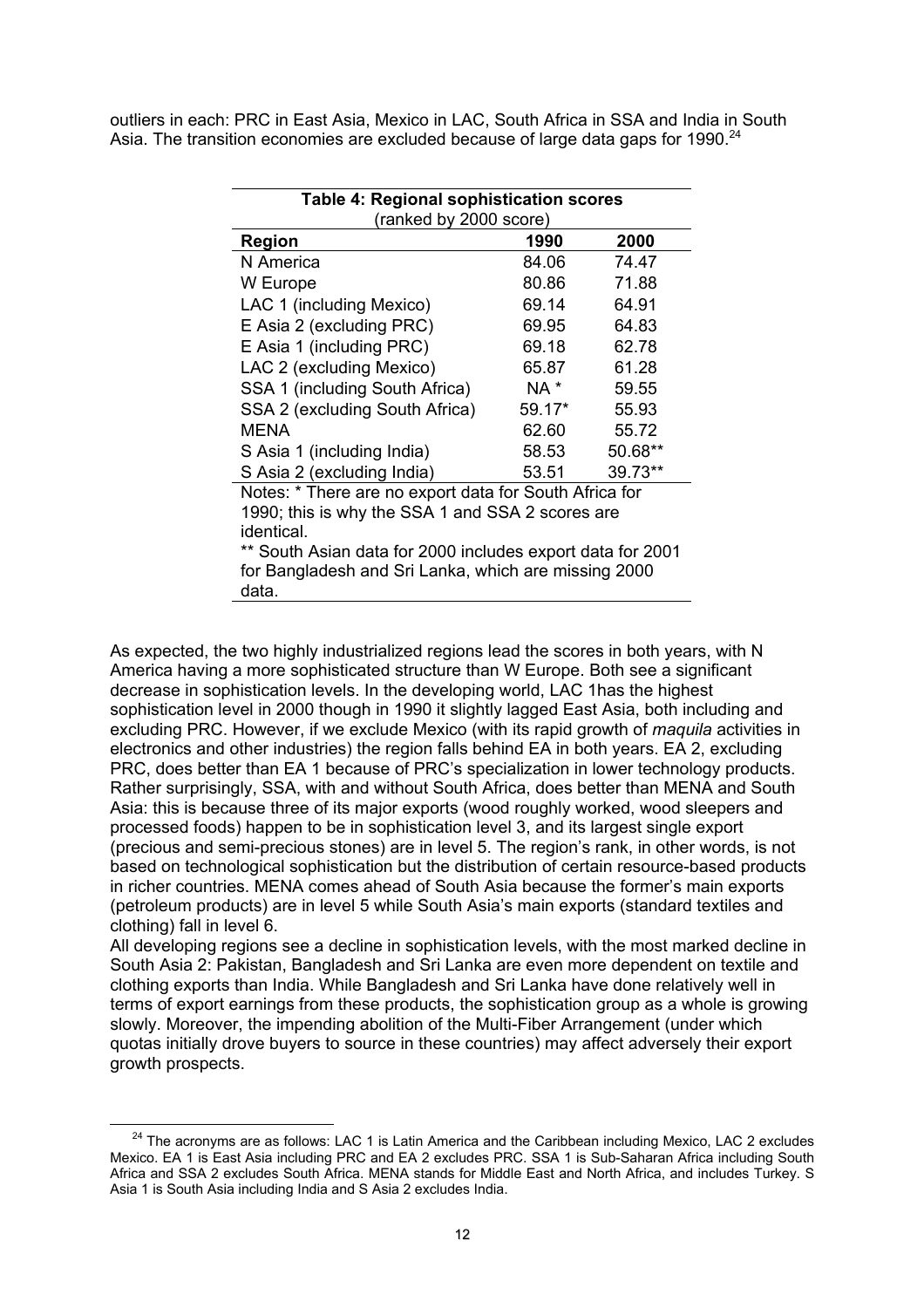It is interesting to trace the evolution of regional export sophistication in the regions. Figure 1 shows the distribution of manufactured exports over the six sophistication levels in 1990 and 2000 (note that the figure shows the entire regions, including outliers). For the world as a whole, the most notable change is the bulge in the middle, reflecting the growth of electronics exports in level 4. This bulge is most marked in East Asia, with its export engine driven by this group of hi-tech products. The share of level 1 remains constant, while the shares of levels 2 and 6 decline.



Figure 1: Evolution of regional exports by sophistication levels<sup>25</sup>

 $25$  For definitions of the regions see the footnote to Table 3.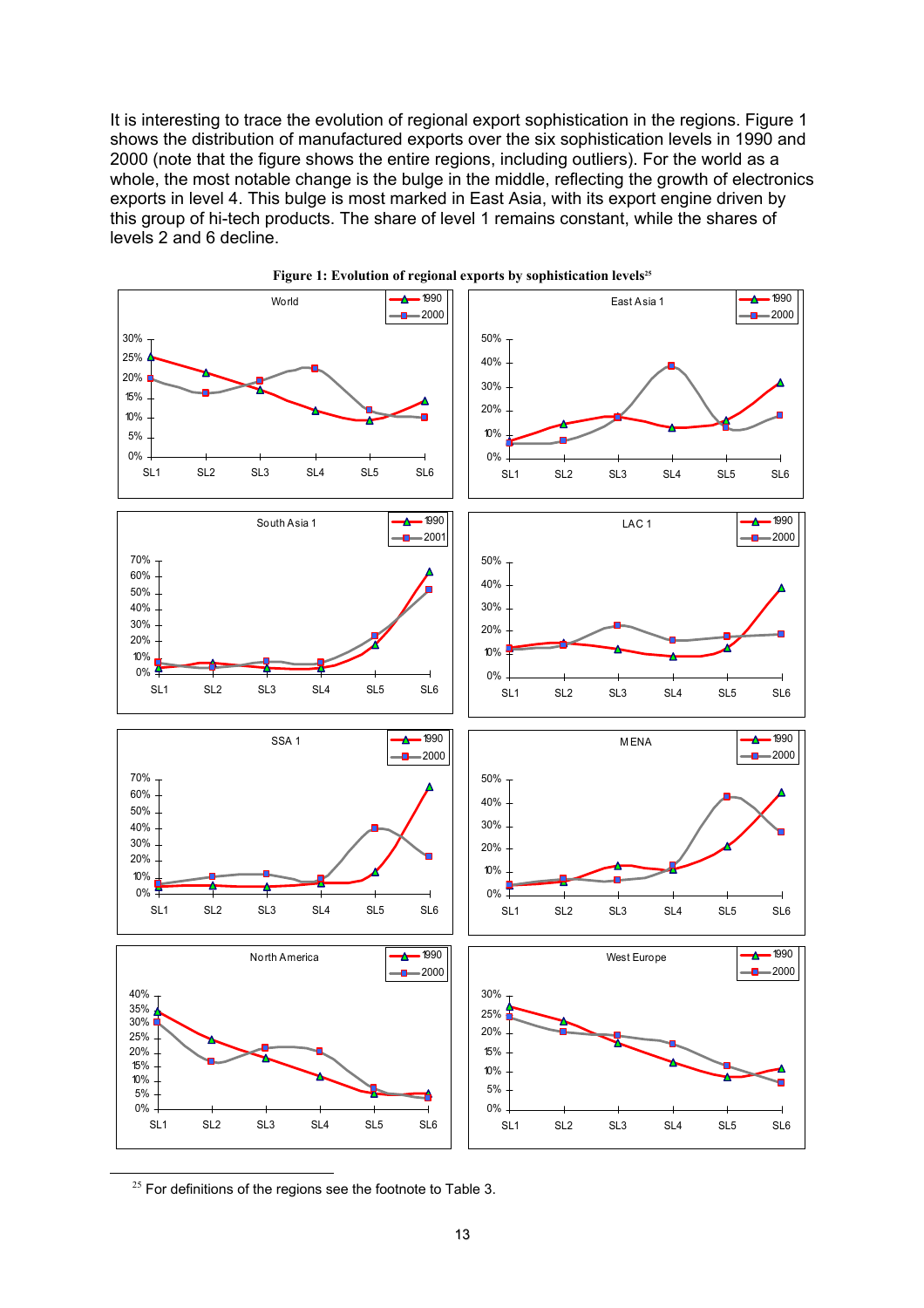LAC has steady shares of levels 1 and 2 (at higher levels than in EA, mainly because of the weight of automotive products in exports and also of aircraft exports by Brazil), and there is a rise in sophistication in levels 3, 4 and 5, with a decline in level  $6<sup>26</sup>$  While this pattern of export evolution seems very desirable, it goes hand in hand with relatively low rates of growth and, more important, with little progress in level 4 that contains the main dynamo of recent export growth. We should also reiterate that the picture for LAC is strongly influenced by Mexican performance.<sup>27</sup>

South Asia's very low sophistication and the stagnation in its export structure over time are evident in the figure. SSA and MENA have similar bulges in level 5 exports because of the rise in processed petroleum and gem exports, while the rest of its export structure remains stagnant.

Table 5 shows world market shares (WMS) of manufactured exports for the main regions by sophistication levels. East Asia (including PRC) has a significant global presence in all sophistication categories, with around one-third world market share in levels 4 and 6 and one-fifth in level 5. South Asia has a very low presence in levels 1 to 4, with slightly higher shares in 5 and particularly 6. LAC's market presence is spread relatively evenly, with a focus on levels 6, 5 and 3. MENA has a slightly larger overall market presence than South Asia, with its main focus on level 5. SSA is the smallest player, but its pattern is rather similar to that of MENA.

|                  | SL <sub>1</sub> | SL <sub>2</sub> | SL <sub>3</sub> | SL4   | SL <sub>5</sub> | SL <sub>6</sub> | Total |  |  |  |  |
|------------------|-----------------|-----------------|-----------------|-------|-----------------|-----------------|-------|--|--|--|--|
| 1990             |                 |                 |                 |       |                 |                 |       |  |  |  |  |
| E Asia 1         | 3.4%            | 7.9%            | 12.0%           | 13.1% | 20.6%           | 26.6%           | 12.0% |  |  |  |  |
| S Asia 1         | 0.1%            | 0.3%            | 0.2%            | 0.3%  | 1.6%            | 3.6%            | 0.8%  |  |  |  |  |
| LAC <sub>1</sub> | 1.1%            | 1.6%            | 1.6%            | 1.7%  | 3.0%            | 6.2%            | 2.3%  |  |  |  |  |
| <b>MENA</b>      | 0.1%            | 0.1%            | 0.4%            | 0.4%  | 1.1%            | 1.5%            | 0.5%  |  |  |  |  |
| SSA <sub>1</sub> | 0.0%            | $0.0\%$         | 0.0%            | 0.1%  | 0.2%            | 0.7%            | 0.1%  |  |  |  |  |
| W Europe         | 52.5%           | 53.3%           | 50.4%           | 51.4% | 45.8%           | 36.9%           | 49.3% |  |  |  |  |
| N America        | 20.7%           | 17.4%           | 16.2%           | 15.2% | 9.5%            | 6.2%            | 15.4% |  |  |  |  |
| <b>ROW</b>       | 22.1%           | 19.4%           | 19.2%           | 17.8% | 18.2%           | 18.4%           | 19.6% |  |  |  |  |
|                  |                 |                 | 2000            |       |                 |                 |       |  |  |  |  |
| E Asia 1         | 5.6%            | 8.3%            | 16.6%           | 32.7% | 20.5%           | 34.2%           | 18.9% |  |  |  |  |
| S Asia 1         | 0.4%            | 0.3%            | 0.4%            | 0.3%  | 2.2%            | 5.7%            | 1.1%  |  |  |  |  |
| LAC <sub>1</sub> | 3.1%            | 4.2%            | 5.7%            | 3.5%  | 7.2%            | 9.1%            | 5.0%  |  |  |  |  |
| <b>MENA</b>      | 0.3%            | $0.6\%$         | 0.4%            | 0.7%  | 4.6%            | 3.5%            | 1.3%  |  |  |  |  |
| SSA <sub>1</sub> | 0.2%            | 0.5%            | 0.4%            | 0.3%  | 2.3%            | 1.6%            | 0.7%  |  |  |  |  |
| W Europe         | 50.4%           | 52.3%           | 42.1%           | 31.9% | 39.9%           | 29.4%           | 41.6% |  |  |  |  |
| N America        | 25.8%           | 17.5%           | 18.8%           | 15.2% | 10.4%           | 6.3%            | 16.9% |  |  |  |  |
| <b>ROW</b>       | 14.3%           | 16.3%           | 15.5%           | 15.4% | 13.0%           | 10.3%           | 14.5% |  |  |  |  |

At the *country level*, we calculated sophistication scores for 30 economies at varying levels of development. Table 6 gives the scores ranked by 2000 scores. The US has the highest score in 2000, up from second place in 1990, exchanging places with Japan. Germany

26 Note that while the *share* of level 3 exports in EA is lower than in LAC, the *value* of EA's exports of level 3 products like electrical machinery and telecommunications apparatus are very large, over 2.5 times larger than LAC in value. A very large part of LAC's sophisticated exports come from Mexico, and its assembly operations distort the picture for the rest of the region.

 $27$  For a more detailed analysis see Lall and Weiss with Oikawa (2004).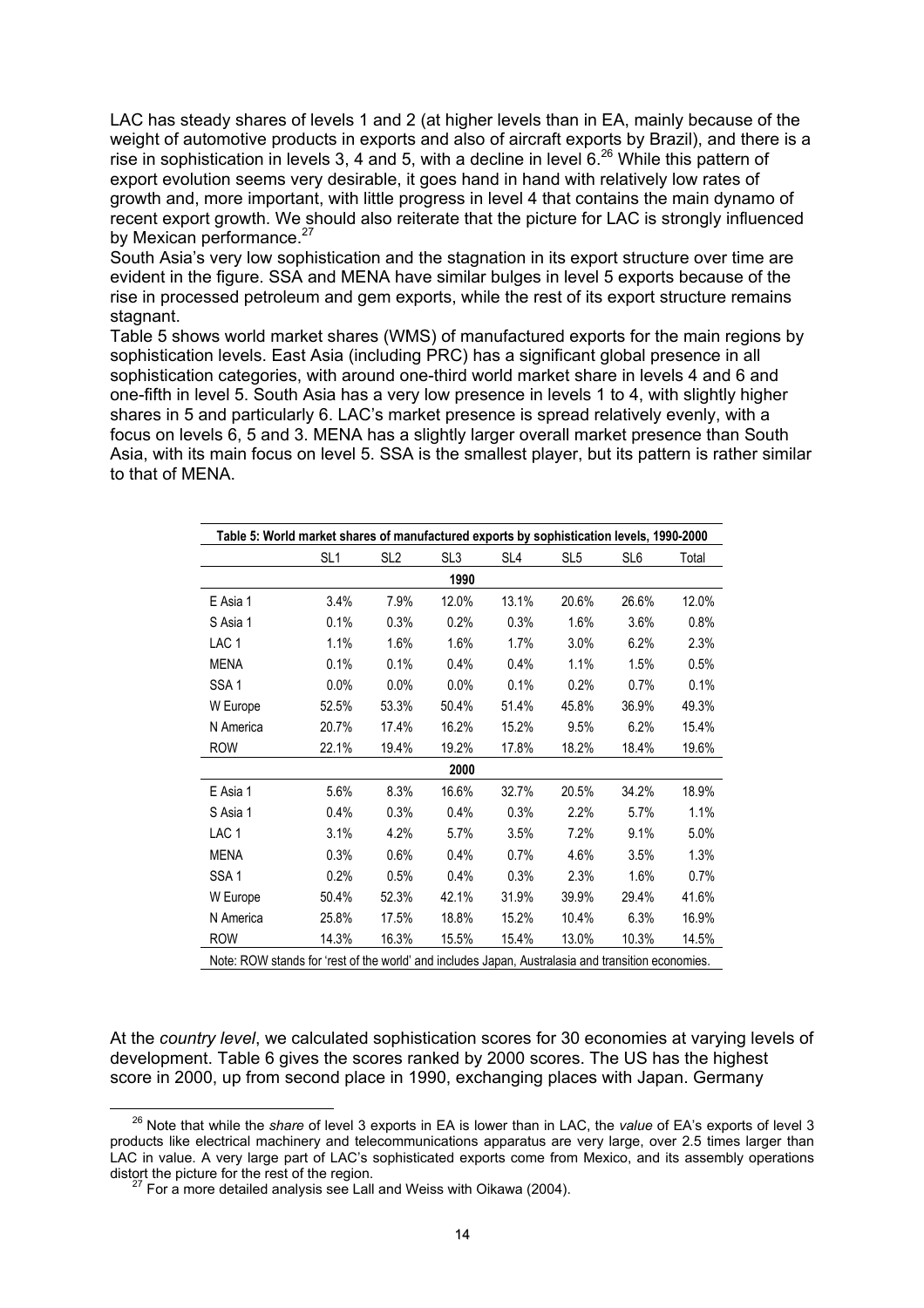retains third place in both years. The UK, Ireland and Finland exchange ranks in the next three places. Singapore leads the developing world in 2000, but Mexico led in 1990; both have high shares of hi-tech exports but Mexico has a significant share of low technology textiles and apparel. At the bottom of the list are South Asian countries with their overwhelming reliance on clothing exports.

|    | Table 6: Country export sophistication (ranked by 2000<br>scores) |       |       |  |  |  |  |  |  |
|----|-------------------------------------------------------------------|-------|-------|--|--|--|--|--|--|
|    | Score                                                             | 1990  | 2000  |  |  |  |  |  |  |
| 1  | <b>USA</b>                                                        | 84.44 | 74.83 |  |  |  |  |  |  |
| 2  | Japan                                                             | 85.14 | 74.62 |  |  |  |  |  |  |
| 3  | Germany                                                           | 83.87 | 74.57 |  |  |  |  |  |  |
| 4  | Ireland                                                           | 79.89 | 73.88 |  |  |  |  |  |  |
| 5  | UK                                                                | 81.82 | 73.59 |  |  |  |  |  |  |
| 6  | Finland                                                           | 82.84 | 72.97 |  |  |  |  |  |  |
| 7  | Singapore                                                         | 74.59 | 68.11 |  |  |  |  |  |  |
| 8  | Mexico                                                            | 80.38 | 67.42 |  |  |  |  |  |  |
| 9  | Taipei, China                                                     | 73.37 | 67.05 |  |  |  |  |  |  |
| 10 | Republic of Korea                                                 | 69.21 | 66.52 |  |  |  |  |  |  |
| 11 | Argentina                                                         | 66.90 | 64.64 |  |  |  |  |  |  |
| 12 | Brazil                                                            | 67.69 | 64.22 |  |  |  |  |  |  |
| 13 | Philippines                                                       | 60.53 | 64.08 |  |  |  |  |  |  |
| 14 | Malaysia                                                          | 68.08 | 63.43 |  |  |  |  |  |  |
| 15 | South Africa                                                      | 68.46 | 62.59 |  |  |  |  |  |  |
| 16 | Costa Rica                                                        | 69.26 | 62.51 |  |  |  |  |  |  |
| 17 | Thailand                                                          | 65.12 | 61.88 |  |  |  |  |  |  |
| 18 | Saudi Arabia                                                      | 65.79 | 59.70 |  |  |  |  |  |  |
| 19 | Chile                                                             | 65.16 | 57.16 |  |  |  |  |  |  |
| 20 | <b>PRC</b>                                                        | 65.04 | 56.55 |  |  |  |  |  |  |
| 21 | Egypt                                                             | 62.61 | 55.43 |  |  |  |  |  |  |
| 22 | Indonesia                                                         | 57.33 | 55.37 |  |  |  |  |  |  |
| 23 | India                                                             | 61.05 | 55.21 |  |  |  |  |  |  |
| 24 | Turkey                                                            | 60.28 | 54.27 |  |  |  |  |  |  |
| 25 | Hong Kong, China                                                  | 67.62 | 53.74 |  |  |  |  |  |  |
| 26 | Syria                                                             | 62.49 | 50.00 |  |  |  |  |  |  |
| 27 | Morocco                                                           | 59.87 | 48.32 |  |  |  |  |  |  |
| 28 | Pakistan                                                          | 55.24 | 41.61 |  |  |  |  |  |  |
| 29 | Sri Lanka                                                         | 54.60 | 41.50 |  |  |  |  |  |  |
| 30 | Bangladesh                                                        | 46.62 | 35.64 |  |  |  |  |  |  |

While the general configuration is as expected, there are interesting deviations. To explore these, we ran a linear regression between income levels (per capita gross national income from the *World Bank Indicators*) and export sophistication levels for the two years. The adjusted R-squares were high in both and the regression coefficients were significant at the 99% confidence level. The 1990 regression produced a better fit (adjusted  $R^2$ =0.672) than in 2000 (adjusted  $R^2$ =0.461), suggesting that over the decade fragmentation and local capability development led to greater divergence between income levels and export patterns.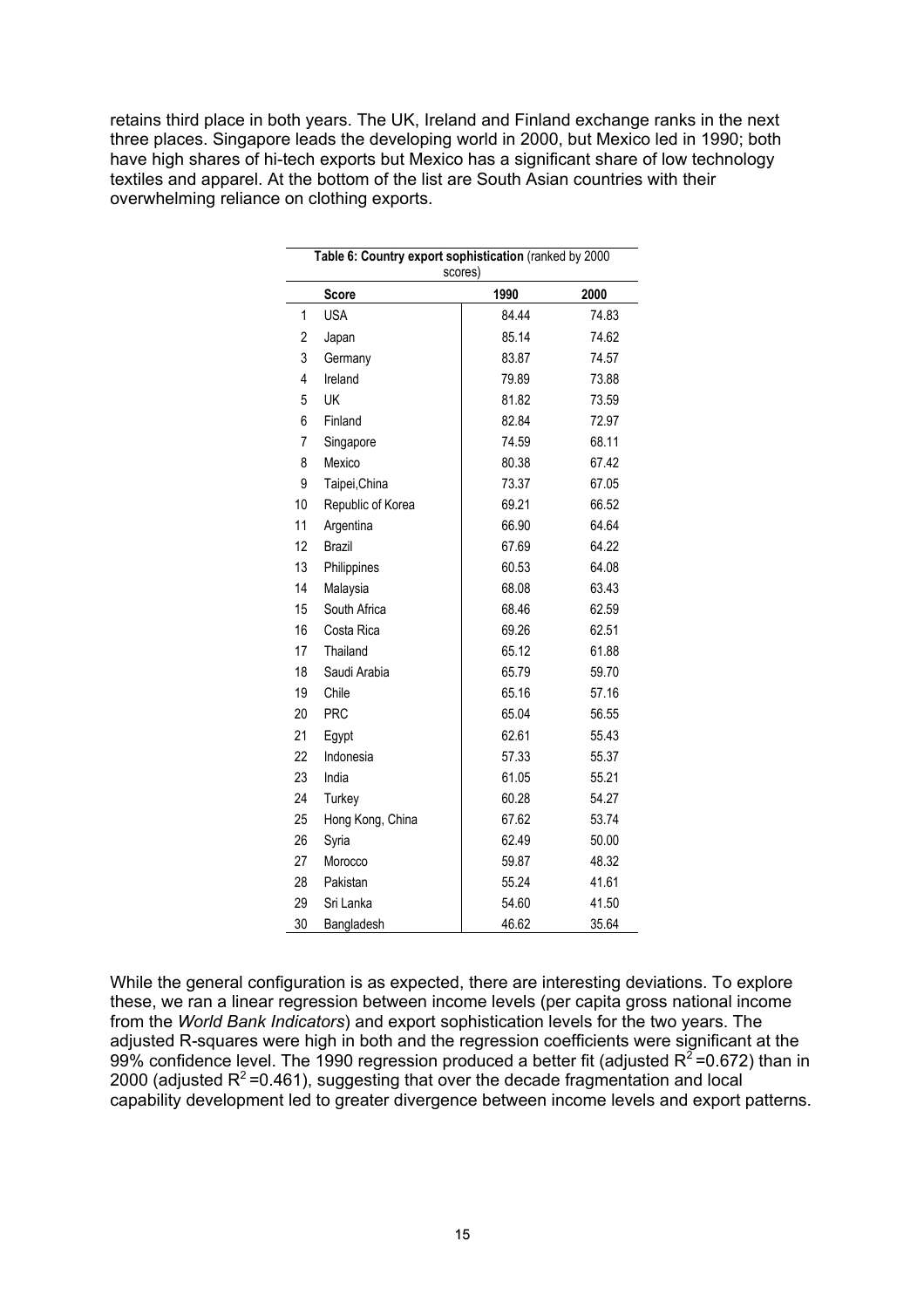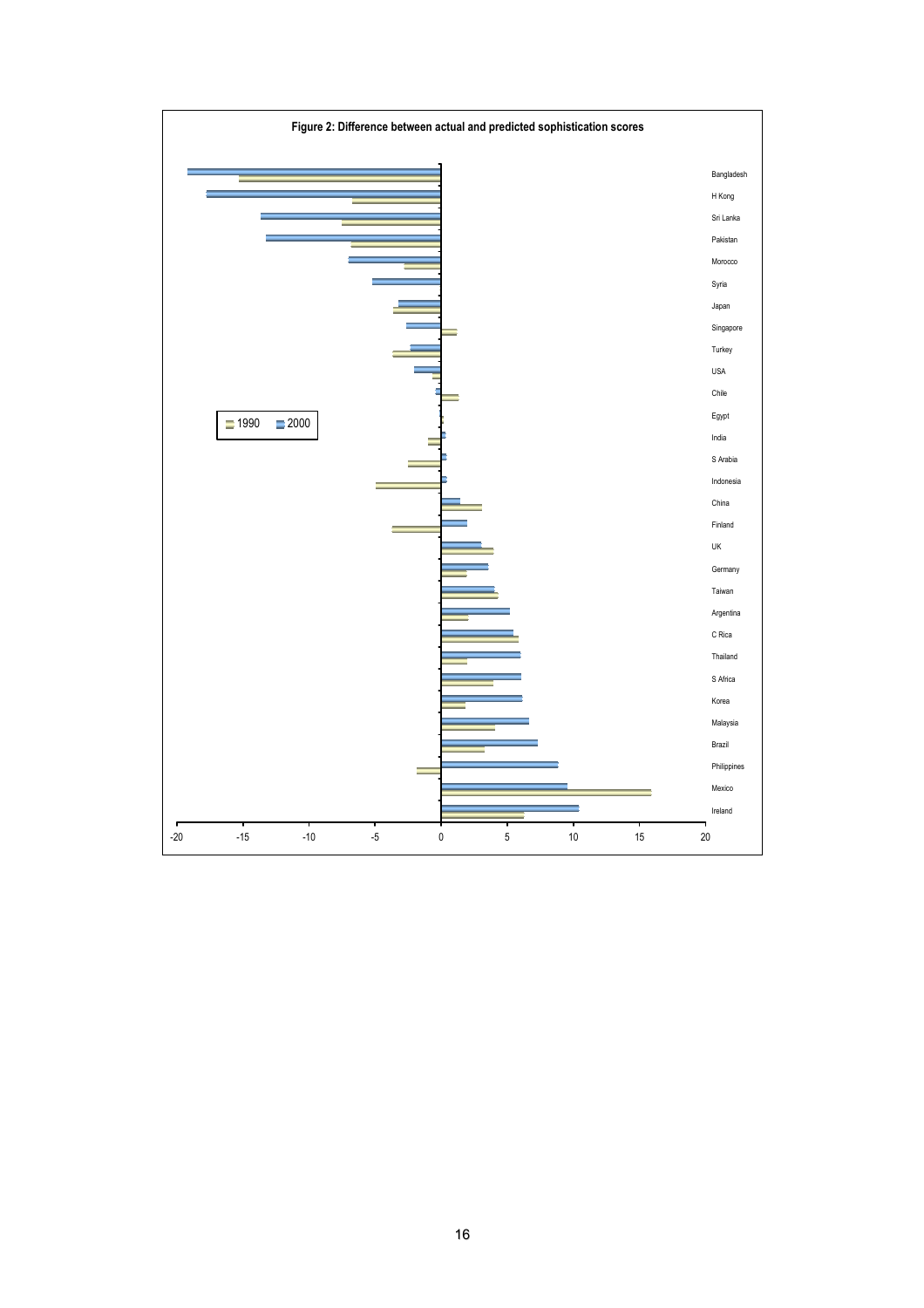Figure 2 shows the divergence between actual and predicted sophistication scores in relation to income for both years, ranked by 2000 figures. Bangladesh has the highest divergence between actual and predicted sophistication scores in both years, with actual sophistication being much lower than its predicted level. Thus, even at its low income level, Bangladesh should have had a more sophisticated export structure. Hong Kong comes next in 2000. A relatively rich country (in the top group in 2000) its export structure is highly biased towards simple labor-intensive manufactures (and its exports have been declining, see below), clearly out of line with its income levels. Lall (1996) argues that this is largely the result of its failure to upgrade industrial technologies as its wages rose, in turn due to a *laissez faire* industrial policy. However, it has been able to sustain high incomes because of the growth of services aimed at PRC.

At the other end of the spectrum are countries whose export sophistication is much higher than predicted by their incomes. Ireland leads the list in 2000 and Mexico in 1990, the former because of its specialization in electronics and pharmaceuticals, the latter because of automotive products and various types of machinery and electronics. Most East Asian 'Tiger' economies also have higher sophistication levels than predicted by their income levels. The Philippines switches from lower than predicted to higher than predicted sophistication over the decade as its exports move from apparel and other low technology items to semiconductors and automotive components. Singapore, on the other hand, switches the other way, because at its relatively high income level a heavy specialization in electronics pulls down its sophistication level.

In the industrialized world, Finland switches from lower to higher than predicted export sophistication because of its strong performance in telecom equipment (in sophistication level 3). The USA and Japan have lower than predicted sophistication in both years due to the large share in their exports of fragmenting products like electronics. The UK and Germany, with stronger specialization in less fragmented products pharmaceuticals, machinery and automotives, have more sophisticated exports than predicted by their incomes.

|         | Table 7: World market shares for manufactured exports by sophistication level |                  |        |                   |               |       |       |           |  |  |
|---------|-------------------------------------------------------------------------------|------------------|--------|-------------------|---------------|-------|-------|-----------|--|--|
|         | 1990                                                                          | 2000             | 1990   | 2000              | 1990          | 2000  | 1990  | 2000      |  |  |
|         |                                                                               | <b>PRC</b>       |        | Republic of Korea | Taipei, China |       |       | Singapore |  |  |
| Level 1 | 0.41%                                                                         | 1.30%            | 0.71%  | 1.04%             | 0.87%         | 1.08% | 0.78% | 1.23%     |  |  |
| Level 2 | 1.52%                                                                         | 1.36%            | 1.28%  | 2.71%             | 1.71%         | 1.52% | 1.45% | 1.22%     |  |  |
| Level 3 | 0.83%                                                                         | 3.88%            | 2.20%  | 3.15%             | 3.79%         | 3.15% | 2.92% | 1.99%     |  |  |
| Level 4 | 0.98%                                                                         | 4.68%            | 3.78%  | 6.10%             | 2.54%         | 6.01% | 1.97% | 6.57%     |  |  |
| Level 5 | 4.15%                                                                         | 7.18%            | 4.91%  | 3.52%             | 5.33%         | 2.36% | 1.27% | 2.65%     |  |  |
| Level 6 | 5.47%                                                                         | 15.49%           | 4.70%  | 3.62%             | 3.03%         | 2.66% | 3.70% | 0.95%     |  |  |
| Total   | 1.87%                                                                         | 4.70%            | 2.42%  | 3.41%             | 2.48%         | 2.97% | 1.90% | 2.72%     |  |  |
|         |                                                                               | Hong Kong, China |        | Malaysia          | Thailand      |       |       | Indonesia |  |  |
| Level 1 | 0.26%                                                                         | 0.16%            | 0.23%  | 0.33%             | 0.08%         | 0.23% | 0.03% | 0.12%     |  |  |
| Level 2 | 1.03%                                                                         | 0.16%            | 0.45%  | 0.36%             | 0.31%         | 0.45% | 0.08% | 0.47%     |  |  |
| Level 3 | 1.08%                                                                         | 0.28%            | 0.40%  | 1.72%             | 0.64%         | 1.35% | 0.10% | 0.66%     |  |  |
| Level 4 | 0.43%                                                                         | 0.39%            | 2.16%  | 4.16%             | 0.66%         | 1.82% | 0.32% | 0.73%     |  |  |
| Level 5 | 1.42%                                                                         | 0.25%            | 1.35%  | 1.38%             | 1.04%         | 1.29% | 0.77% | 1.42%     |  |  |
| Level 6 | 2.95%                                                                         | 2.23%            | 1.66%  | 2.24%             | 2.08%         | 2.57% | 2.15% | 3.08%     |  |  |
| Total   | 1.08%                                                                         | 0.45%            | 0.85%  | 1.78%             | 0.67%         | 1.20% | 0.46% | 0.87%     |  |  |
|         |                                                                               | Philippines      | Mexico |                   | India         |       |       | Brazil    |  |  |
| Level 1 | 0.01%                                                                         | 0.12%            | 0.53%  | 1.77%             | 0.10%         | 0.33% | 0.48% | 0.91%     |  |  |
| Level 2 | 0.06%                                                                         | 0.06%            | 0.61%  | 3.02%             | 0.25%         | 0.25% | 0.63% | 0.64%     |  |  |
| Level 3 | $0.06\%$                                                                      | 0.38%            | 0.47%  | 3.99%             | 0.18%         | 0.41% | 0.57% | 0.85%     |  |  |
| Level 4 | 0.29%                                                                         | 2.25%            | 0.44%  | 2.42%             | 0.22%         | 0.25% | 0.54% | 0.34%     |  |  |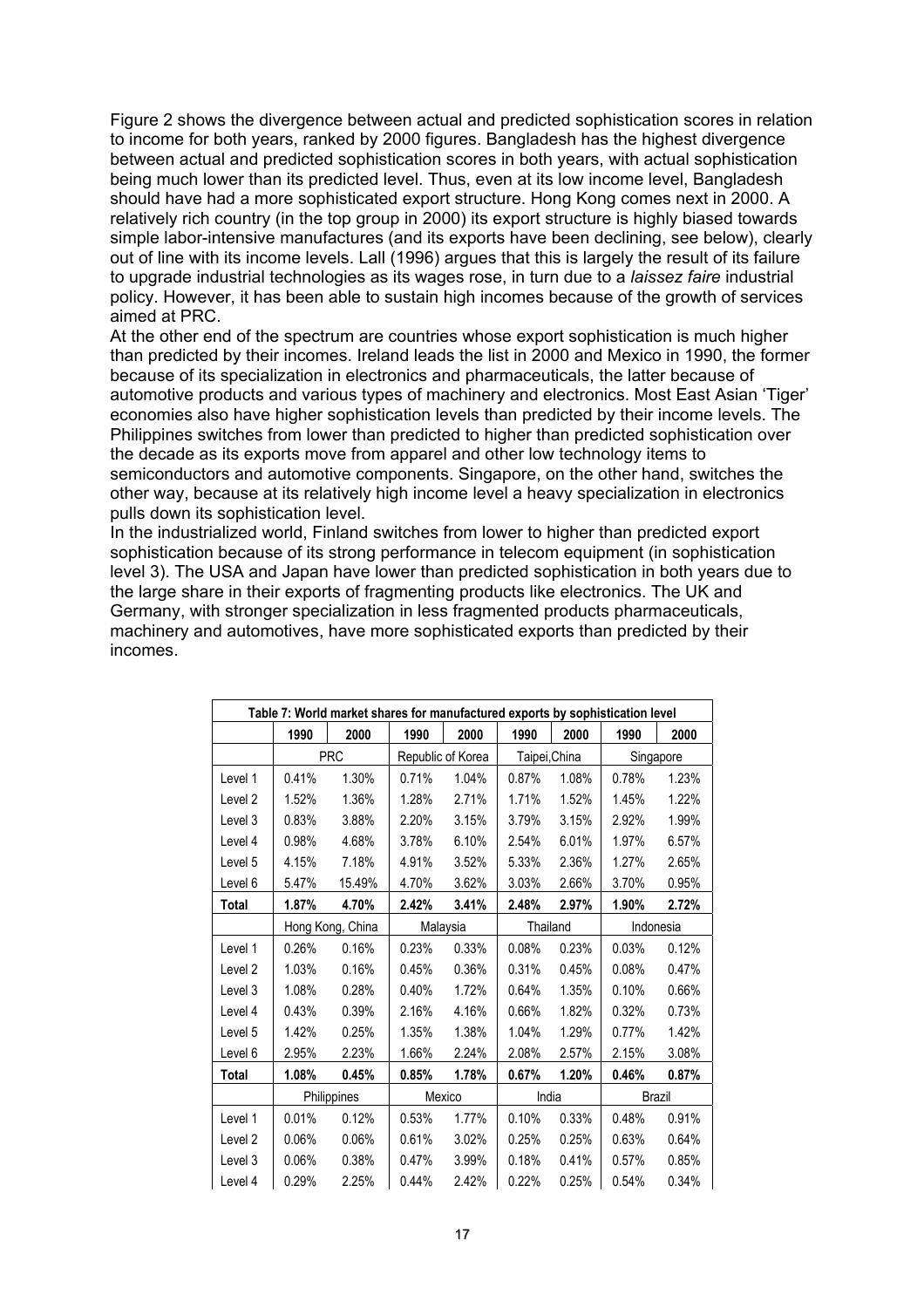| Level 5   0.30% 0.38%   0.52% 3.08%   0.71% 1.98%   1.30% 1.00%     |  |  |  |  |
|---------------------------------------------------------------------|--|--|--|--|
| Level 6 0.59% 0.90% 0.46% 4.15% 2.38% 2.93% 2.56% 2.23%             |  |  |  |  |
| │ Total │ 0.17%  0.75% │ 0.51%  2.94% │ 0.54%  0.77% │ 0.91%  0.87% |  |  |  |  |

|                    | Table 8: Percentage change in world market shares (1990-<br>2000) |          |               |           |  |  |  |  |  |
|--------------------|-------------------------------------------------------------------|----------|---------------|-----------|--|--|--|--|--|
|                    |                                                                   | Republic |               |           |  |  |  |  |  |
|                    | <b>PRC</b>                                                        | of Korea | Taipei, China | Singapore |  |  |  |  |  |
| Level 1            | 215.6%                                                            | 46.7%    | 23.07%        | 58.84%    |  |  |  |  |  |
| Level 2            | $-10.4%$                                                          | 112.0%   | $-11.36%$     | $-16.41%$ |  |  |  |  |  |
| Level 3            | 369.1%                                                            | 42.8%    | $-17.04%$     | $-31.70%$ |  |  |  |  |  |
| Level 4            | 375.3%                                                            | 61.2%    | 136.31%       | 234.36%   |  |  |  |  |  |
| Level 5            | 73.1%                                                             | $-28.3%$ | $-55.77%$     | 108.91%   |  |  |  |  |  |
| Level 6            | 183.3%                                                            | $-23.0%$ | $-12.12%$     | $-74.38%$ |  |  |  |  |  |
| <b>Total</b>       | 151.8%                                                            | 40.7%    | 19.48%        | 43.21%    |  |  |  |  |  |
|                    | $\overline{H}$ Kong,<br>China                                     | Malaysia | Thailand      | Indonesia |  |  |  |  |  |
| Level 1            | $-39.8%$                                                          | 45.3%    | 204.04%       | 295.56%   |  |  |  |  |  |
| Level 2            | $-84.2%$                                                          | $-20.2%$ | 47.60%        | 462.27%   |  |  |  |  |  |
| Level 3            | $-73.7%$                                                          | 329.9%   | 112.23%       | 536.42%   |  |  |  |  |  |
| Level 4            | $-9.2%$                                                           | 92.4%    | 174.99%       | 128.90%   |  |  |  |  |  |
| Level 5            | $-82.2%$                                                          | 2.3%     | 24.22%        | 85.58%    |  |  |  |  |  |
| Level 6            | $-24.6%$                                                          | 35.2%    | 23.57%        | 42.88%    |  |  |  |  |  |
| Total              | -58.0%                                                            | 110.7%   | 79.44%        | 88.44%    |  |  |  |  |  |
|                    | Philippines                                                       | Mexico   | India         | Brazil    |  |  |  |  |  |
| Level 1            | 849.7%                                                            | 234.9%   | 232.69%       | 87.75%    |  |  |  |  |  |
| Level <sub>2</sub> | 10.9%                                                             | 396.8%   | 2.71%         | 1.68%     |  |  |  |  |  |
| Level 3            | 494.8%                                                            | 755.9%   | 131.92%       | 50.16%    |  |  |  |  |  |
| Level 4            | 684.5%                                                            | 450.0%   | 13.07%        | $-37.56%$ |  |  |  |  |  |
| Level 5            | 27.3%                                                             | 492.3%   | 177.69%       | $-23.17%$ |  |  |  |  |  |
| Level 6            | 52.9%                                                             | 809.9%   | 22.98%        | $-12.73%$ |  |  |  |  |  |
| <b>Total</b>       | 333.1%                                                            | 473.2%   | 42.28%        | $-4.46%$  |  |  |  |  |  |

We now look at the export sophistication performance of leading newly-industrializing countries. Table 7 shows world market shares (WMS) of selected NIEs by sophistication level and Table 8 the percentage changes in shares over 1990-2000. Some salient features of the data are:

- The three mature Tiger economies with strong industrial sectors (Singapore, Republic of Korea and Taipei,China) hold the highest – and surprisingly similar – WMS in level 4 products.28 All three lose WMS significantly in the bottom category, and Korea and Taipei,China also in level 5, a category where Singapore raises its WMS because of booming petroleum products exports.
- Korea makes the largest improvement of the mature Tigers in highly sophisticated products (levels 1 and 2), Taiwan the least. Hong Kong loses ground in all segments as it de-industrializes.
- PRC has a sophistication profile matching its relatively low income: in 2000, its highest WMS is in level 6 and its WMS declines steadily at progressively higher levels of sophistication. However, its largest percentage gains are in levels 3 and 4, driven not just by electronics products but also a vast range of other engineering products that denote high industrial capabilities.

 $28$  Singapore's WMS is exaggerated because its exports include substantial re-exports (around 40%).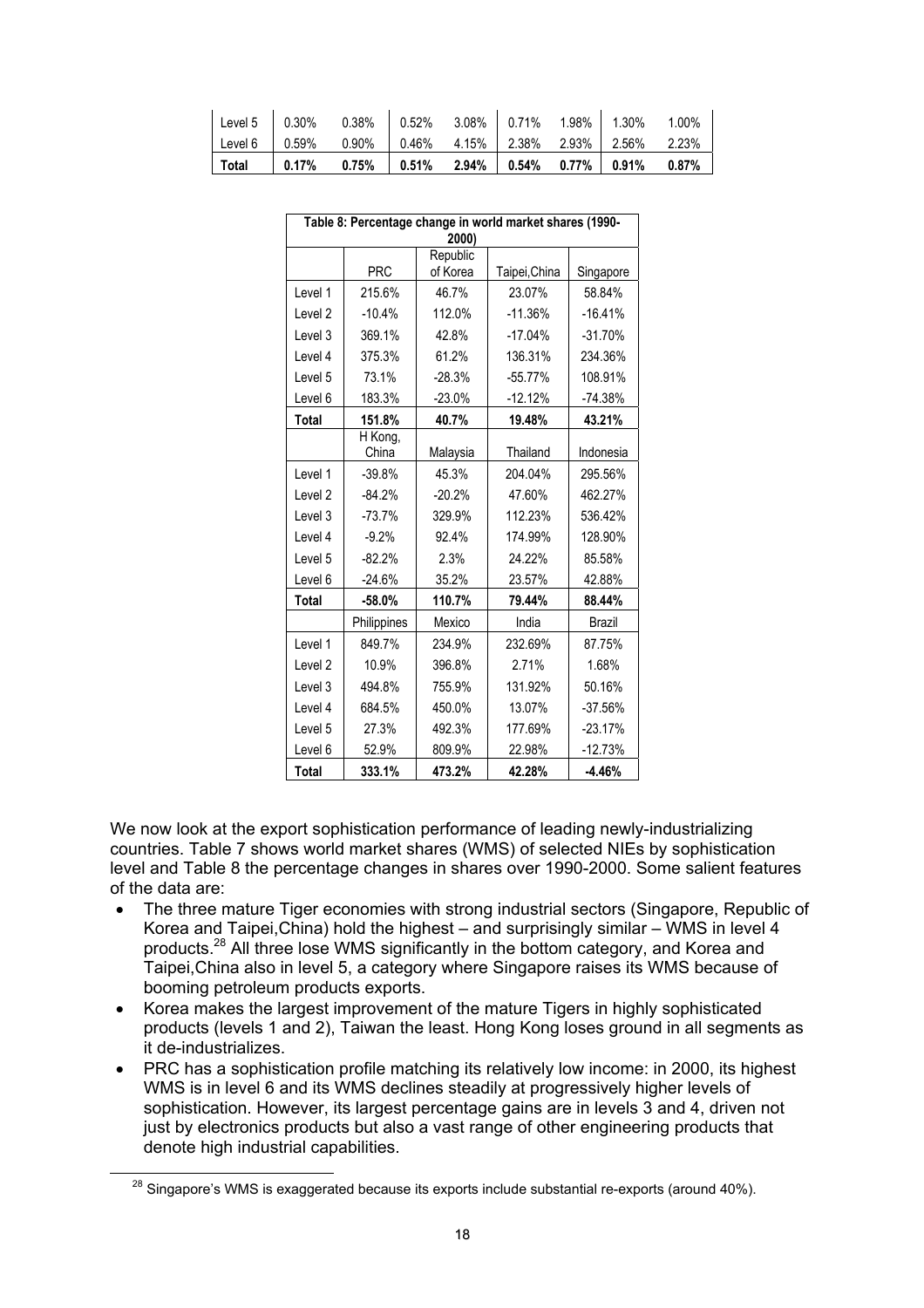- Malaysia and the Philippines show a profile similar to the three mature Tigers in terms of a bulge in level 4, but both retain relatively large level 6 exports. Both show significant rises in level 3 because of telecom exports (the dramatic percentage rises in Philippines' level 1 exports are due to booming auto components, but should be discounted because of the small initial base).
- Indonesia, the most resource-rich economy in East Asia and also the poorest (its GNI per capita is lower than in PRC by 2000 in dollar terms), is concentrated in sophistication levels 5 and 6. It has large increases in levels 1 to 3, but the small base exaggerates its real gains.
- Mexico has the largest percentage increases in WMS over the decade, turning from a typical Latin American economy with modest export growth into a Tiger in the Asian mould with rapid export growth (Lall, Weiss and Oikawa, 2004). However, Mexico has interesting differences from the typical East Asian Tiger. Its WMS structure is evenly spread over all sophistication levels in both years and sees large rises in all levels. Unlike the mature Tigers, it has a large increase in the lowest sophistication level (level 6). Its dynamism is due largely to trade privileges granted by NAFTA, but it has tapped them in different ways. Thus, its passenger car and auto component exports (driving its rises in levels 1 and 2) are the result of restructuring a long-established import substituting industry. Its growth in levels 3 and 4, by contrast, is based on the recent relocation of electronics assembly activity (with very low local content relative to than counterparts in East Asia). Its growth in level 5 is based on a mix of different types of non-electronic machinery and components, and in level 6 on textile and clothing, all driven by out-sourcing for the US market.
- India and Brazil concentrate in the lowest sophistication level, but in quite different products. India specializes in this level mainly in textile and apparel products, while Brazil specializes in iron ore, footwear and food products. Brazil has a slightly better showing in level 1 because of its aircraft and auto exports, while Indian exports consist mainly of pharmaceuticals. In level 5, India specializes in gems (cut diamonds) and jewelry, while Brazil is in wood products, ingots and petroleum products. India raises its overall WMS (and significantly in levels 1, 3 and 5) while Brazil loses overall WMS, particularly in the bottom three categories.

It is instructive to compare the WMS profile of the NIEs with that of industrialized countries like Japan, the US, Germany and Finland (Figure 3). The three large developed economies have a similar spread of market shares, highest in level 1 and lowest in level 6. However, they have somewhat different patterns and evolve differently over the decade.



**Figure 3: World market shares for 4 industrialized countries by export sophistication levels**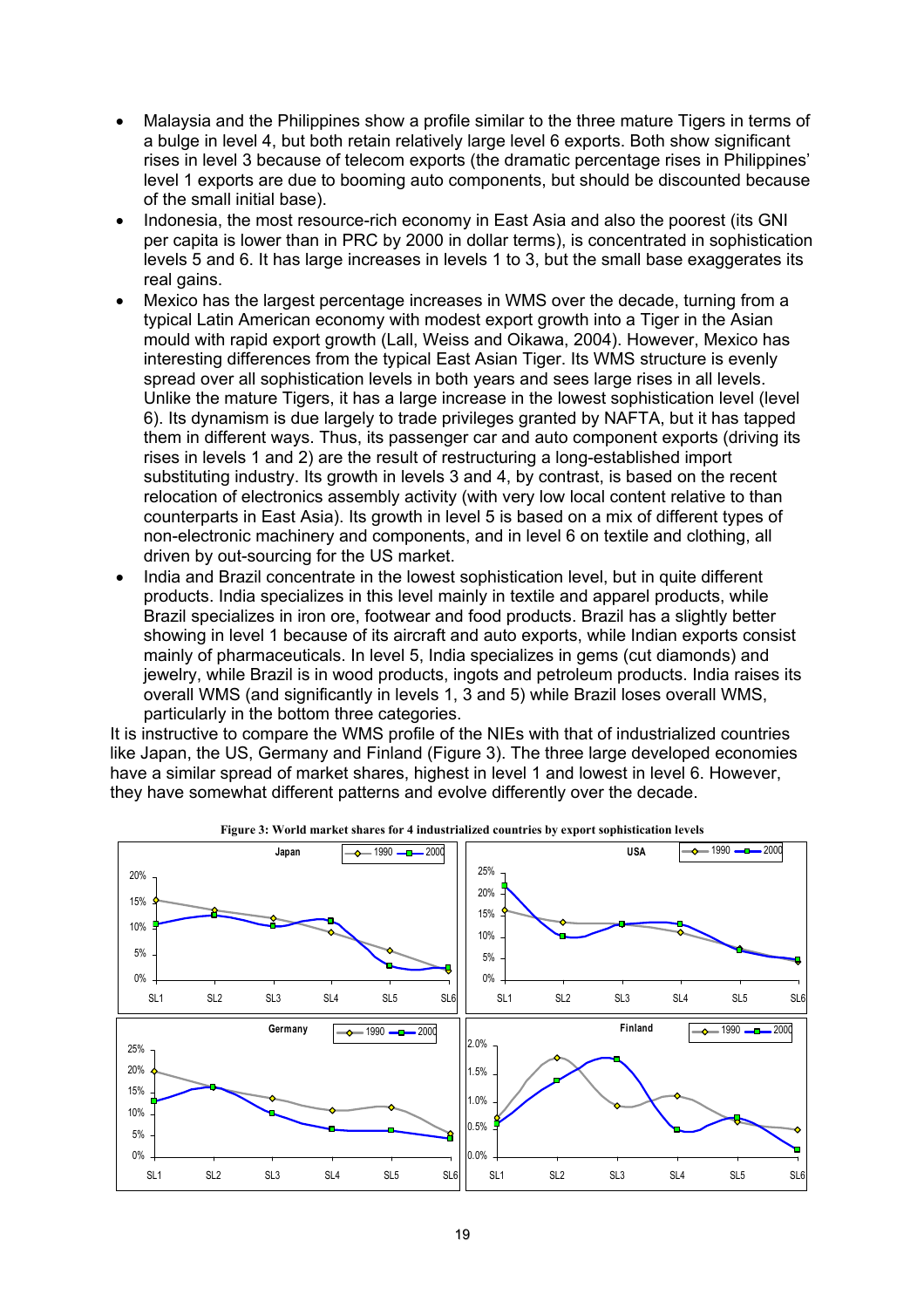Japan loses market share overall (from 10.8% to 9.3%). It has a lower WMS in 2000 in level 1 exports (due to a fall in auto components) and a higher WMS in level 4 (ADP machines and components), with another fall in level 5. The USA, by contrast, raises WMS overall, from 11.9% to 12.8%. It sees a significant rise in level 1 (a broad-based improvement in several products) but loses it in level 2 (led by a fall in cigarette exports), raises it slightly in level 4 and maintains it in the other categories. Germany suffers a large decline in total WMS, from 14.2% to 9.8%, with a fall in all levels except for 2. Finland, a much smaller exporter than the others, loses overall WMS by one percentage point, but the structure of its shares changes quite sharply, with stagnant paper product exports shifting its 'bulge' from level 2 to level 3, where telecom apparatus drives its export earnings.

#### **6. Sophistication at the four-digit level**

Let us now consider sophistication at the 4-digit level. We start with the scores for all the 766 products. Table 9 shows the top 20 and bottom 10 products in 2000, with scores and ranks for these products in 1990.

|             | Table 9: Top and bottom world exports in sophistication at the 4-digit level, 2000 |              |              |                |              |  |  |  |
|-------------|------------------------------------------------------------------------------------|--------------|--------------|----------------|--------------|--|--|--|
| <b>SITC</b> |                                                                                    | 1990         |              | 2000           |              |  |  |  |
| Code        | <b>Product</b>                                                                     | Rank         | <b>Score</b> | Rank           | <b>Score</b> |  |  |  |
|             | <b>Most sophisticated 20 products</b>                                              |              |              |                |              |  |  |  |
| 5843        | Cellulose acetates                                                                 | 50           | 90.73        | 1              | 100.00       |  |  |  |
| 7223        | Track-laying tractors<br>Armoured fighting vehicles, arms &                        | $\mathbf{2}$ | 99.52        | $\overline{2}$ | 97.78        |  |  |  |
| 9510        | ammunition                                                                         | 17           | 93.65        | 3              | 96.43        |  |  |  |
| 6812        | Platinum and other metals of the pl                                                | 264          | 80.71        | 4              | 95.56        |  |  |  |
| 7126        | Steam & other vapour power units<br>Electrical measuring, checking, analysing      | 7            | 96.13        | 5              | 94.57        |  |  |  |
| 8748        | instruments                                                                        | 24           | 93.09        | 6              | 94.12        |  |  |  |
| 2120        | Fur-skins, raw<br>Int. combustion piston engines for marine                        | 14           | 93.95        | 7              | 93.79        |  |  |  |
| 7133        | propulsion                                                                         | 9            | 95.73        | 8              | 93.57        |  |  |  |
| 7239        | Parts of civil engineering/contractors plant                                       | 46           | 90.89        | 9              | 93.30        |  |  |  |
| 2512        | Mechanical wood pulp<br>Instruments .for physical or chemical                      | 236          | 81.94        | 10             | 93.03        |  |  |  |
| 8744        | analysis                                                                           | 37           | 91.71        | 11             | 92.44        |  |  |  |
| 7741        | Electro-medical apparatus                                                          | 5            | 98.05        | 12             | 92.20        |  |  |  |
| 0459        | Buckwheat, millet, canary seed, grain<br>Waste paper, paperboard for use in        | 168          | 84.87        | 13             | 91.37        |  |  |  |
| 2511        | papermaking<br>Ornamental objects of resin, plastics,                              | 35           | 91.93        | 14             | 89.93        |  |  |  |
| 8933        | cellulose                                                                          | 524          | 64.13        | 15             | 89.87        |  |  |  |
| 7149        | Parts of non-electrical engines & motors                                           | 68           | 89.30        | 16             | 89.21        |  |  |  |
| 5155        | Other organo-inorganic compounds                                                   | 60           | 89.68        | 17             | 89.08        |  |  |  |
| 7268        | Bookbinding machinery and parts<br>Uranium depleted in u235, thorium & their       | 12           | 94.34        | 18             | 89.03        |  |  |  |
| 6880        | alloys                                                                             | 539          | 62.98        | 19             | 89.01        |  |  |  |
| 7144        | Reaction engines                                                                   | 347          | 76.87        | 20             | 88.85        |  |  |  |
|             | <b>Least sophisticated 10 products</b>                                             |              |              |                |              |  |  |  |
| 4245        | Castor oil                                                                         | 746          | 16.31        | 757            | 9.22         |  |  |  |
| 0611        | Sugars, beet and cane (raw, solid)                                                 | 733          | 25.46        | 758            | 8.27         |  |  |  |
| 2613        | Raw silk                                                                           | 759          | 8.55         | 759            | 6.69         |  |  |  |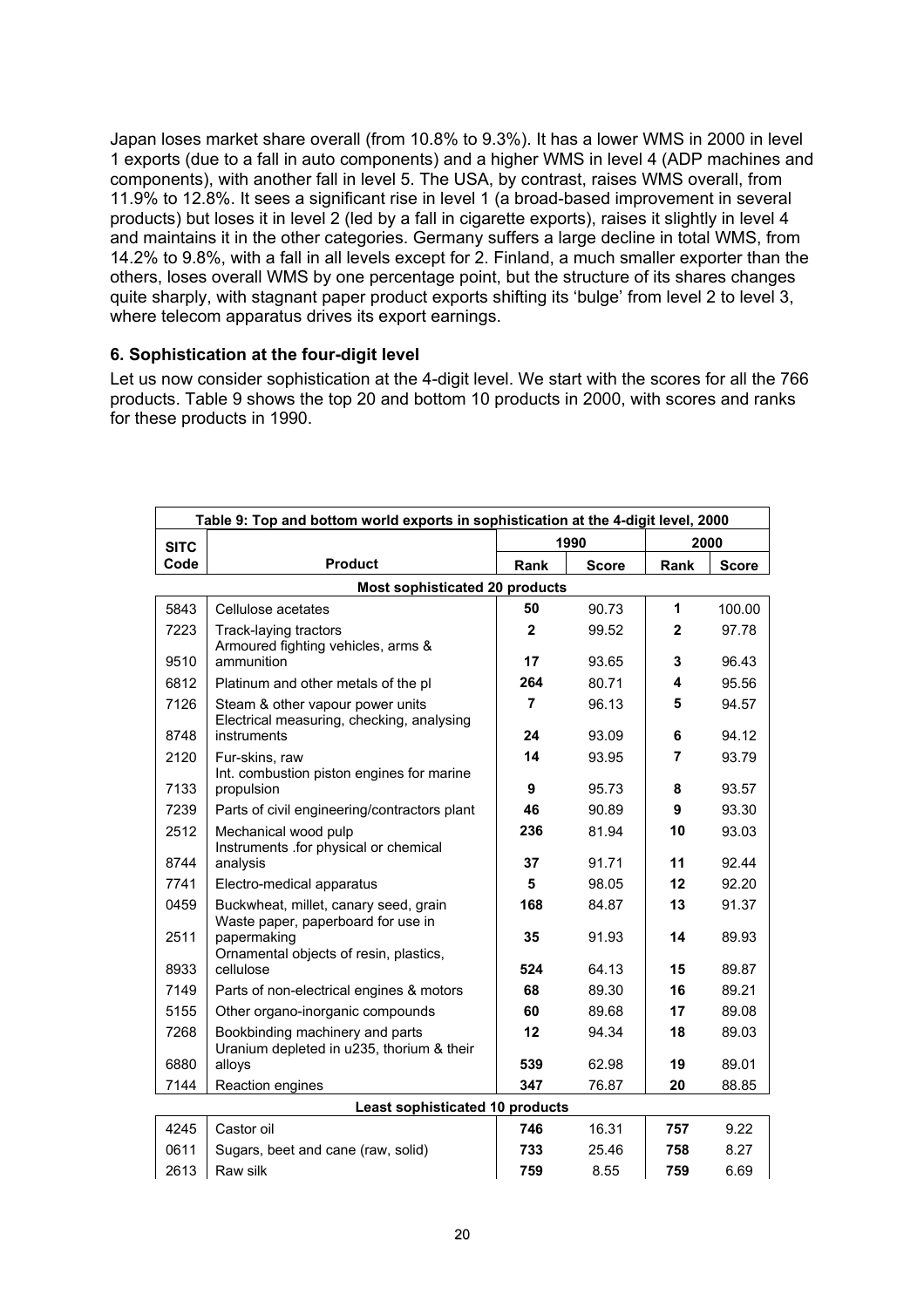| 2713 | Fertilizers of natural calcium/alum.<br>phosphate | 761 | 6.65  | 760 | 5.66 |
|------|---------------------------------------------------|-----|-------|-----|------|
| 2232 | Palm nuts and palm kernels                        | 737 | 21.73 | 761 | 5.54 |
| 2640 | Jute & other textile bast fibres n.e.s.           | 764 | 4.25  | 762 | 5.43 |
| 2655 | Manila hemp, raw or processed                     | 765 | 2.01  | 763 | 4.68 |
| 4244 | Palm kernel oil                                   | 750 | 13.76 | 764 | 4.35 |
| 2714 | Potassium salts, natural or crude                 | 763 | 5.07  | 765 | 4.19 |
| 2235 | Castor oil seeds                                  | 766 | 0.00  | 766 | 0.00 |

The leading products are a mix of technologically complex items (e.g. arms or specialized equipment) and resource-based products exported by rich countries. In the latter category, the advantage of rich countries lies in the possession of primary inputs (e.g. fur-skins or wood pulp), the use of capital-intensive technologies, or the subsidization of local production (e.g. various grains). The bottom ones are also resource-based products, but here the raw materials are mainly tropical. As at the 3-digit level, the 4-digit scores are fairly stable over time (the correlation coefficient of the 1990 and 2000 scores is 0.88), but some products change ranks significantly. The most sophisticated product in 2000, cellulose acetates, moves up from  $50<sup>th</sup>$  place in 1990, while the most sophisticated product in 1990, 'ships, boats, other vessels for breaking up', falls to  $567<sup>th</sup>$  place in 2000.

#### **6.1 SOPHISTICATION BY TECHNOLOGY CATEGORY**

The sophistication index can be used, not only to compare products in general but also to assess how products at fine levels of disaggregation perform *within* technological categories or industries. The methodology is similar in both cases. The values for each product in each technological or industry category are calculated as before. However, we now standardize the values relative to the technology or industry norm. Hence within each category the product with the highest dollar value is normalized at 100 and the least at zero. Sophistication scores are now calculated *separately for each category (or industry)* at the four-digit level. They *are not comparable across categories (or industries) but they are comparable across countries and regions.* This set of scores does not match the scores for all the products together, though the *order* of activities according to sophistication within each category (or industry) is of course identical to that in the general score. Table 10 gives summary results showing the weighted average scores by technological

category for regions and some large exporting economies.**<sup>29</sup>** The data here can be subject to much richer analysis if broken down further, but a number of general points can be made from table 10.

|                                                     | Table 10: Average sophistication scores by technology category 2000 by region and countries |       |                                                                                                            |            |       |       |         |        |         |  |  |  |
|-----------------------------------------------------|---------------------------------------------------------------------------------------------|-------|------------------------------------------------------------------------------------------------------------|------------|-------|-------|---------|--------|---------|--|--|--|
| Category                                            | Developed                                                                                   | East  | Republic                                                                                                   | <b>PRC</b> | South | India | Latin   | Mexico | Sub-    |  |  |  |
|                                                     |                                                                                             | Asia  | of Korea                                                                                                   |            | Asia  |       | America |        | Saharan |  |  |  |
|                                                     |                                                                                             |       |                                                                                                            |            |       |       |         |        | Africa  |  |  |  |
| R <sub>B</sub> 1                                    | 74.49                                                                                       | 55.34 | 72.58                                                                                                      | 56.77      | 54.26 | 53.63 | 59.58   | 69.29  | 55.96   |  |  |  |
| R <sub>B</sub> 2                                    | 68.44                                                                                       | 60.24 | 60.69                                                                                                      | 61.74      | 57.21 | 57.16 | 44.59   | 60.99  | 52.83   |  |  |  |
| LT <sub>1</sub>                                     | 48.15                                                                                       | 40.89 | 51.52                                                                                                      | 36.14      | 33.52 | 35.54 | 41.01   | 39.94  | 40.88   |  |  |  |
| LT <sub>2</sub>                                     | 66.95                                                                                       | 58.38 | 64.77                                                                                                      | 50.57      | 58.57 | 58.91 | 62.27   | 61.69  | 63.58   |  |  |  |
| MT <sub>1</sub>                                     | 73.39                                                                                       | 65.85 | 72.58                                                                                                      | 53.21      | 67.74 | 67.71 | 72.51   | 72.51  | 73.12   |  |  |  |
| MT <sub>2</sub>                                     | 68.85                                                                                       | 58.30 | 57.94                                                                                                      | 50.09      | 54.47 | 56.96 | 58.18   | 62.54  | 47.43   |  |  |  |
| MT3                                                 | 71.45                                                                                       | 56.83 | 59.23                                                                                                      | 51.85      | 71.18 | 70.86 | 58.46   | 56.16  | 66.97   |  |  |  |
| HT <sub>1</sub>                                     | 52.51                                                                                       | 46.49 | 46.50                                                                                                      | 45.28      | 52.43 | 52.48 | 45.06   | 44.80  | 50.62   |  |  |  |
| HT <sub>2</sub>                                     | 79.05                                                                                       | 65.10 | 78.04                                                                                                      | 59.01      | 71.00 | 70.99 | 64.74   | 69.01  | 71.78   |  |  |  |
| $\mathbf{A}$ is a factor of $\mathbf{B}$ in the set |                                                                                             |       | fallows as Find to a search and second activities of a search and the search as a search at search 1974 to |            |       |       |         |        |         |  |  |  |

Notes: The categories are as follows: RB1 is agro-based manufactures, and RB2 mineral-based manufactures. LT1 is "fashion cluster" and LT2 is other low technology manufactures. MT1 is automotive products, MT2 is process industry products and MT3 is engineering products. HT1 is high technology electronics and electrical products and HT2 is other high technology products. The classification follows Lall (2000).

 $29$  We use the technology categories in Lall (2000).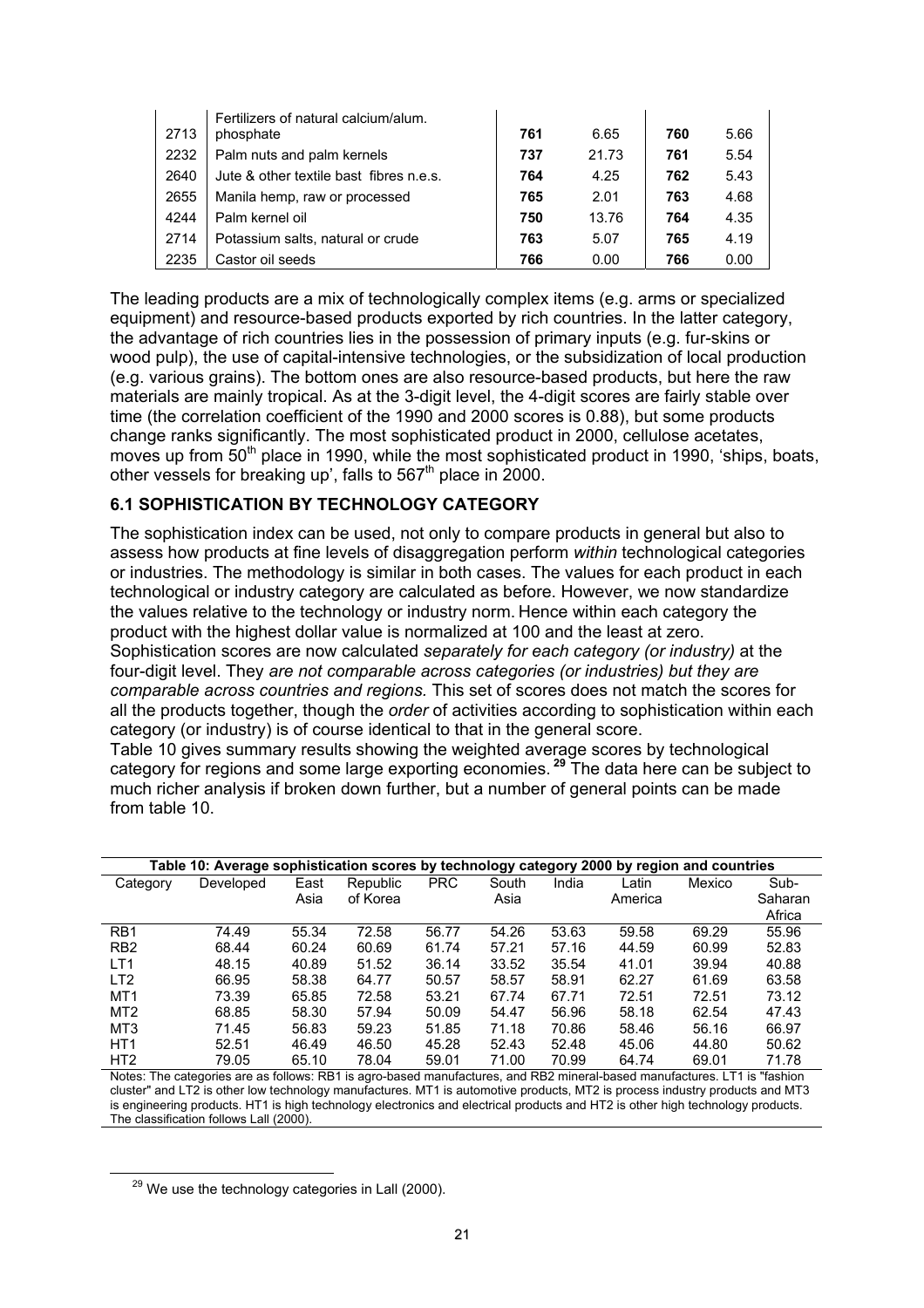First, of the developing regions or countries in the table only Korea comes close to the average sophistication scores of developed countries as a group and even here only in four technology categories. Korea shows particular strength in its low technology sectors (textiles, footwear, garments and sports goods), which can be taken as an indicator of its technological upgrading in these areas.

Second, PRC, despite its rapid export growth, still had a relatively unsophisticated export structure. For example, its sophistication score in medium technology (such as engineering, capital goods and industrial chemicals) and high technology (such as electronics and electricals) is lower than that of India (but see point four below). It is also below Latin America in low technology and some medium and high technology goods.

Third, some resource-based manufactured exports are, not surprisingly, location specific due to the availability of natural resources. This may explain the relatively low sophistication scores for resource-based manufactures from Latin America: exporters may be specializing in goods using resources not widely available in developed economies.

Fourth, these scores take no account of *export volume* in each category. Hence there is the apparently anomalous result that Sub Saharan Africa and South Asia have relatively high scores in high technology goods, despite their relatively small exports. The explanation lies partly in the much narrower range of products exported by smaller players, and perhaps partly in that global networks have by-passed them, leading to little specialization in laborintensive segments. Hence the small volumes of exports tend to be similar to goods from developed economies. PRC, on the other hand, has lower scores in these categories precisely because of its success in goods not exported by developed economies.

## **6.2 CHANGES IN SOPHISTICATION OVER TIME**

Change in sophistication scores over time capture shifts in the location of export production between different income groups, and, by implication, the impact of changes in production fragmentation, local capabilities, transportability, trade arrangements, and so on. While the scores *per se* do not allow us to distinguish between these factors affecting location – sophistication analysis at higher levels of disaggregation may be more helpful – they do provide useful preliminary insights.

Table 11 shows changes in location patterns over the 1990s for selected product groups and broad technology categories. In the selected product groups, location is relatively stable (i.e. correlation coefficients between the 1990 and 2000 scores are relatively high) for textiles/yarn and telecom equipment, presumably because most shifts in export location took place before 1990.30 There is more relocation in electrical machinery, office machinery and clothing & apparel. The group with the lowest correlation coefficient and the greatest shift is 'other transport equipment' (railway vehicles, aircraft and ships/boats). The shift here is mainly to the richer countries, with significant rises in sophistication scores for some railway equipment, most aircraft and warships.

Within each group, there are interesting differences at the product level in changes in sophistication scores, some products moving to poorer countries and others to richer ones. We could not explore these trends here, but there is clearly a rich area for further research here.

By technology groups, high technology products show relatively large shifts because of production fragmentation. Within RB products, agro-based products (RB2) show much larger shifts that mineral-based ones (RB1), perhaps because of greater opportunities for poor countries to improve their raw material base in the former by raising productivity or adding value in processing.

 $30$  As the three-digit scores for these industries show, both have low overall scores, with a substantial part of export activity based in lower income countries.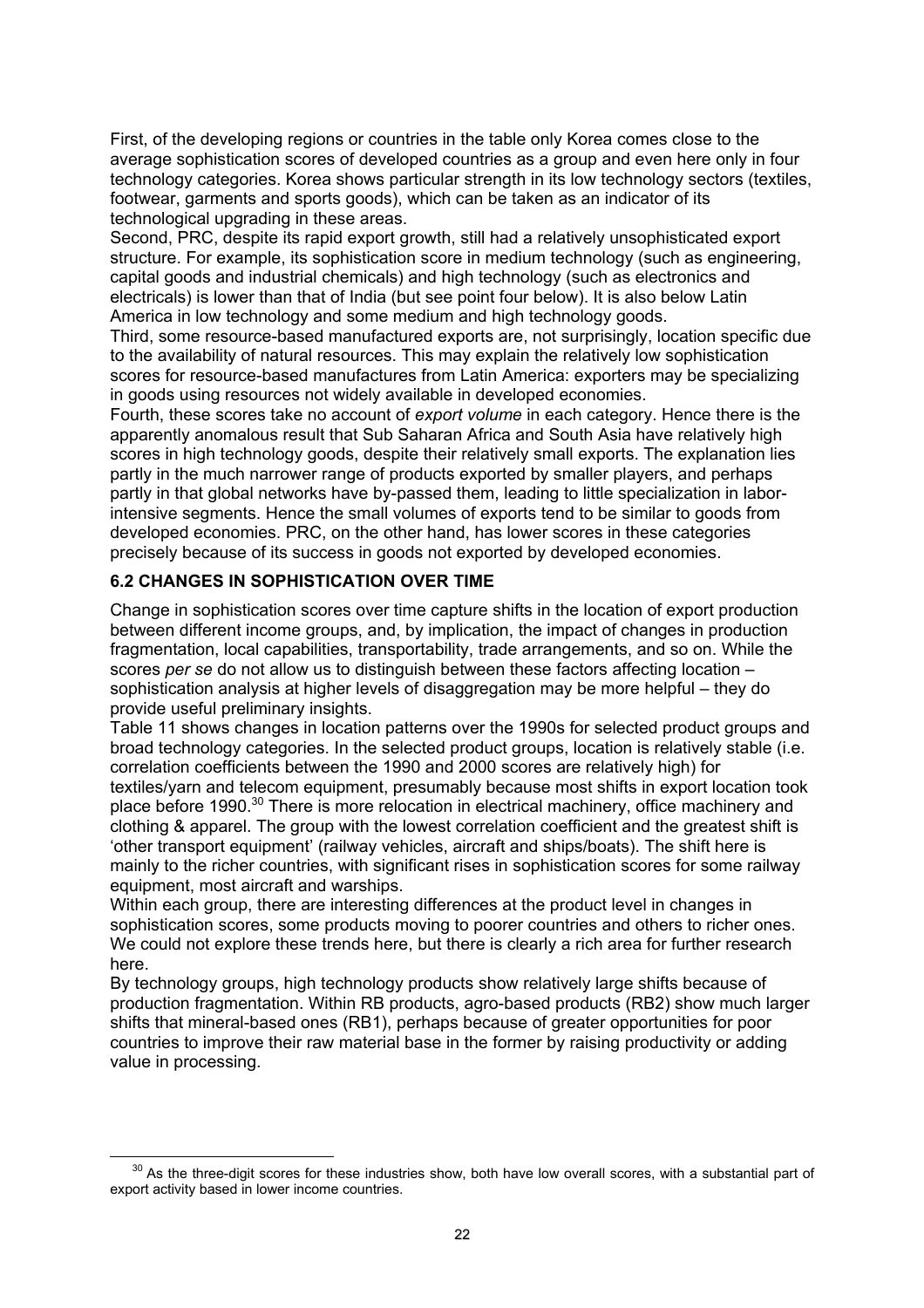| Table 11: Stability of sophistication scores by selected product and technology category (4-digit level) |                               |                                       |  |  |  |
|----------------------------------------------------------------------------------------------------------|-------------------------------|---------------------------------------|--|--|--|
| <b>Product group (SITC 2 digit)</b><br>group)                                                            | Number of 4 digit<br>products | Correlation coefficients, 1990 & 2000 |  |  |  |
| Iron and steel (67)                                                                                      | 22                            | 0.86                                  |  |  |  |
| Textiles and yarn (65)                                                                                   | 45                            | 0.91                                  |  |  |  |
| General industrial machinery (74)                                                                        | 25                            | 0.66                                  |  |  |  |
| Office machinery (75)*                                                                                   | 11                            | 0.55                                  |  |  |  |
| Telecommunications (76)                                                                                  | 12                            | 0.91                                  |  |  |  |
| Electrical machinery (77)                                                                                | 25                            | 0.60                                  |  |  |  |
| Other transport equipment (79) <sup>**</sup>                                                             | 16                            | 0.18                                  |  |  |  |
| Clothing and apparel (84)                                                                                | 26                            | 0.59                                  |  |  |  |

| <b>Technology category</b> | Number of 4 digit<br>products | Correlation coefficients, 1990 & 2000 |
|----------------------------|-------------------------------|---------------------------------------|
| R <sub>B</sub> 1           | 104                           | 0.92                                  |
| RB <sub>2</sub>            | 89                            | 0.76                                  |
| LT <sub>1</sub>            | 77                            | 0.88                                  |
| LT <sub>2</sub>            | 78                            | 0.80                                  |
| MT <sub>1</sub>            | 16                            | 0.93                                  |
| MT <sub>2</sub>            | 84                            | 0.85                                  |
| MT <sub>3</sub>            | 104                           | 0.81                                  |
| HT <sub>1</sub>            | 38                            | 0.70                                  |
| HT <sub>2</sub>            | 28                            | 0.68                                  |

\* SITC 75 includes office machines and automatic data processing equipment

\*\* Other transport equipment comprises railway vehicles, aircraft and ships & boats

For definition of technology categories see previous table.

In terms of the relation between overall sophistication scores (in 1990) and export growth (over 1990-2000) at the four-digit level, the correlation coefficient is low (0.26). As at the three-digit level, there is no significant relationship between the initial share of rich countries and subsequent growth: there is clearly industrial 'catch-up' in the export arena.

#### **6.3 FOUR INDUSTRY CASE STUDIES**

We illustrate further the application of the sophistication index for four industries*: textiles and clothing, automotives, electronics* and *industrial chemicals*. The index calculation at the industry level matches that for the technology categories explained above. Table 12 provides background on the selected industries, showing the number of four-digit products in each, the values of exports, the shares of developed and developing countries, and the shares of each major developing region. It also shows the highest ranking obtained by the most sophisticated product in each industry in the sophistication score for all 766 products in 2000.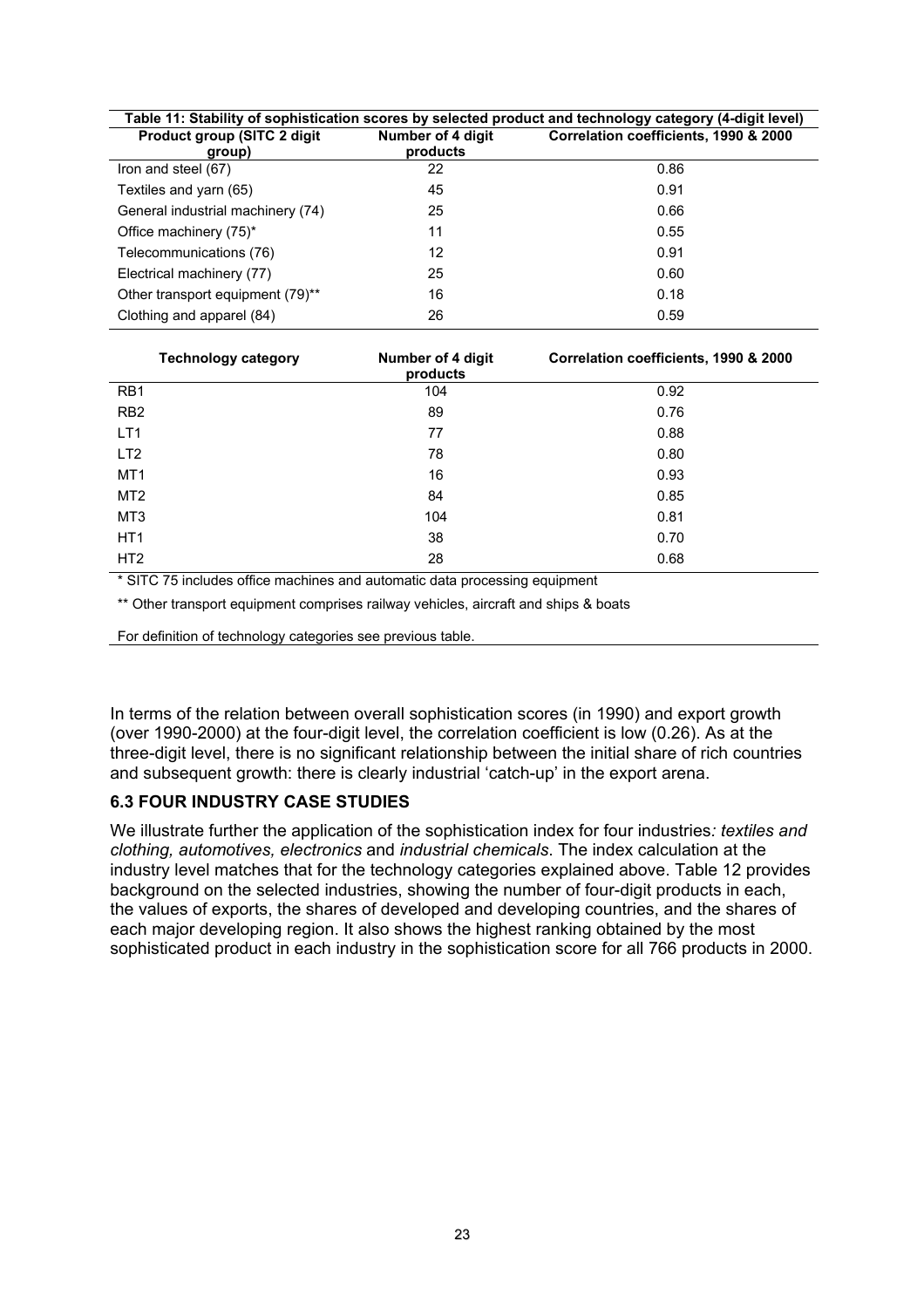| Table 12: Background to industry cases                                                                          |                       |                    |                    |                   |  |  |  |
|-----------------------------------------------------------------------------------------------------------------|-----------------------|--------------------|--------------------|-------------------|--|--|--|
|                                                                                                                 | <b>Textiles &amp;</b> | <b>Automotives</b> | <b>Electronics</b> | <b>Industrial</b> |  |  |  |
|                                                                                                                 | clothing              |                    |                    | chemicals         |  |  |  |
| No. of 4-digit exports                                                                                          | 100                   | 10                 | 30                 | 41                |  |  |  |
| Sophistication score of top product+                                                                            | 133                   | 116                | 12                 | 17                |  |  |  |
| World exports 1990                                                                                              | \$219.6 b.            | \$320.6 b.         | \$312.4 b.         | \$109.1 b.        |  |  |  |
| World exports 2000                                                                                              | \$343.0 b.            | \$570.4 b.         | \$997.2 b.         | \$197.4 b.        |  |  |  |
| Compound growth rate 1990-2000                                                                                  | 4.6%                  | $5.9\%$            | 12.3%              | 6.1%              |  |  |  |
| Share of developed countries, 2000*                                                                             | 52.2%                 | 89.3%              | 75.2%              | 83.8%             |  |  |  |
| Share of developing countries, 2000*                                                                            | 42.9%                 | 4.7%               | 23.4%              | 11.6%             |  |  |  |
| Regional share of developing world exports (2000)**                                                             |                       |                    |                    |                   |  |  |  |
| All developing countries                                                                                        | 100%                  | 100%               | 100%               | 100%              |  |  |  |
| East Asia                                                                                                       | 67.7%                 | 34.3%              | 88.5%              | 60.9%             |  |  |  |
| South Asia                                                                                                      | 10.8%                 | $1.1\%$            | 0.2%               | 5.9%              |  |  |  |
| LAC.                                                                                                            | 9.1%                  | 58.2%              | 10.4%              | 18.0%             |  |  |  |
| <b>MENA</b>                                                                                                     | 10.3%                 | 3.7%               | 0.4%               | 0.4%              |  |  |  |
| <b>SSA</b>                                                                                                      | 1.7%                  | 2.8%               | 0.1%               | 0.1%              |  |  |  |
| Notes: + Ranking of most sophisticated product in industry group in scores for all 766 four-digit exports, 2000 |                       |                    |                    |                   |  |  |  |

Notes: + Ranking of most sophisticated product in industry group in scores for all 766 four-digit exports, 2000

\* Shares of developed and developing countries do not sum to 100% because transition economies are excluded here. \*\* Developing regions include the relevant outliers: PRC in EA, Mexico in LAC, India in S Asia and South Africa in SSA

The textiles and clothing industry (defined broadly to cover all types of fabrics and yarn, including synthetics) has the largest number of items, the auto industry the smallest (but this does not include related components like tires, batteries, electronics and so on that are classified in the trade data under other industries). In technological terms, the most advanced industry is electronics, followed by industrial chemicals, automotive products, and textiles and clothing.

Within the developing world, East Asia dominates exports in all the industries apart from automobiles, in which LAC leads. South Asia is marginal in electronics and autos, but plays some role in the textiles and clothing and to a lesser extent in industrial chemicals. MENA is close behind South Asia in textiles and clothing (largely because of Turkey) and has some auto exports (Turkey again), but is marginal in the other two industries. SSA is marginal in all four, but its share is relatively large in the auto sector because of recent South African auto exports.

| Table 13: Export sophistication scores by region for selected industries |                                   |      |                   |      |                    |      |                                |      |
|--------------------------------------------------------------------------|-----------------------------------|------|-------------------|------|--------------------|------|--------------------------------|------|
|                                                                          | <b>Textiles &amp;</b><br>clothing |      | <b>Automotive</b> |      | <b>Electronics</b> |      | <b>Industrial</b><br>chemicals |      |
| Region                                                                   | 1990                              | 2000 | 1990              | 2000 | 1990               | 2000 | 1990                           | 2000 |
| <b>Developed</b>                                                         | 66.4                              | 56.7 | 82.2              | 76.3 | 67.7               | 63.1 | 79.6                           | 66.5 |
| <b>Developing</b>                                                        | 54.8                              | 47.1 | 69.9              | 73.7 | 56.4               | 57.6 | 69.8                           | 50.6 |
| <b>East Asia</b>                                                         | 56.0                              | 48.4 | 72.0              | 75.3 | 56.4               | 57.8 | 75.6                           | 53.8 |
| S Asia                                                                   | 48.7                              | 40.5 | 73.1              | 76.6 | 65.4               | 64.8 | 82.9                           | 55.3 |
| <b>LAC</b>                                                               | 58.2                              | 47.5 | 67.1              | 72.9 | 60.3               | 56.2 | 68.1                           | 47.8 |
| <b>MENA</b>                                                              | 52.2                              | 44.1 | 76.6              | 70.2 | 48.9               | 48.8 | 59.0                           | 39.0 |
| <b>SSA</b>                                                               | 55.6                              | 54.0 | 82.8              | 75.0 | 67.0               | 61.8 | 36.3                           | 41.8 |

Table 13 shows the regional sophistication scores for the four industries. Not surprisingly, developed countries have higher scores than developing ones in all industries, though the sophistication level declines in all four. The highest average scores are in automotive products, where technological complexity and product weight combine to reduce the shift to poorer countries. The lowest score is in textiles and clothing, where low technology and labor-intensive processes have led to massive shifts in location. The electronics industry, as noted earlier, has undergone a substantial shift despite its high R&D intensity, while industrial chemical is somewhere in between it and the auto industry.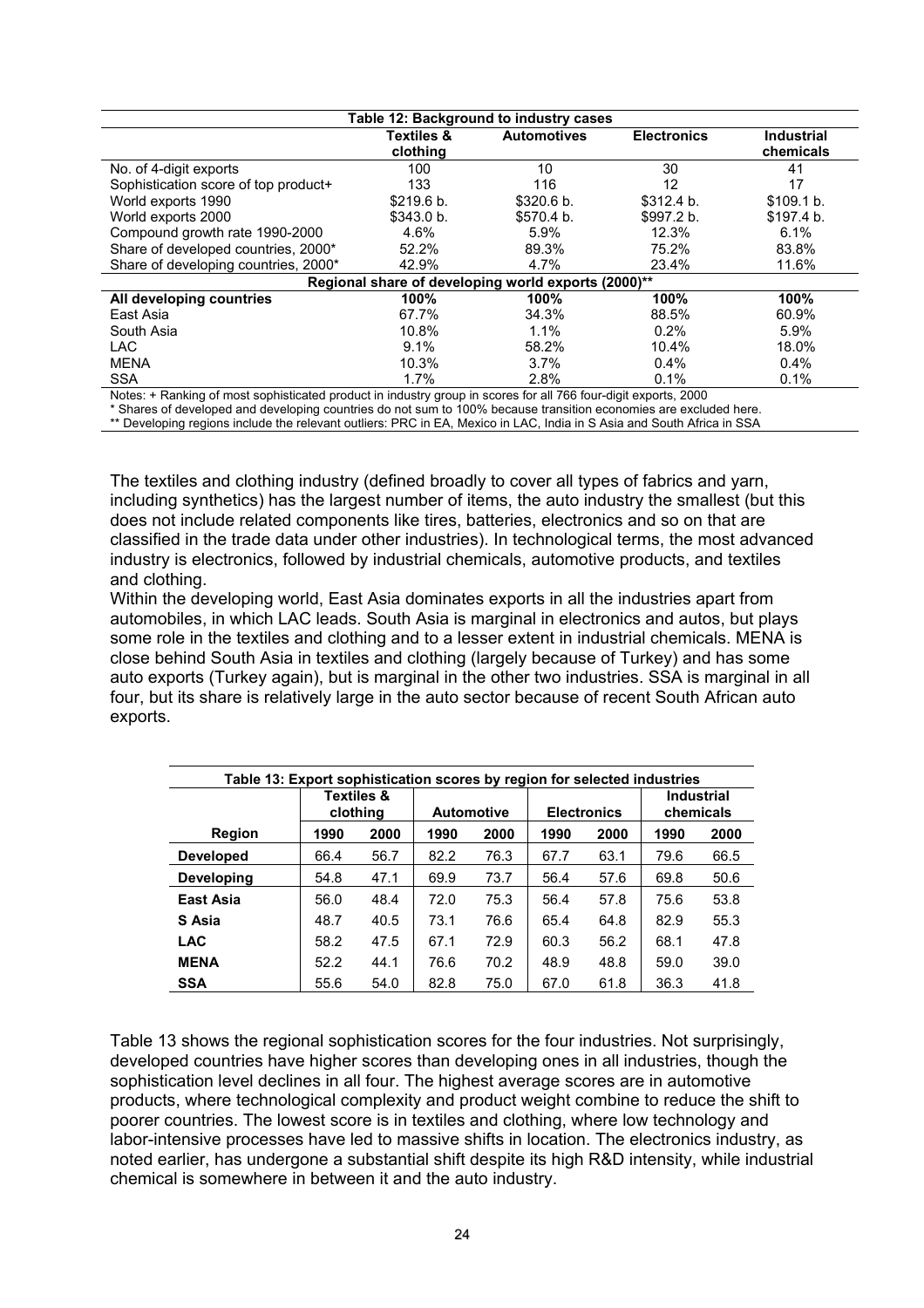In terms of regional sophistication, the scores should be interpreted carefully bearing in mind the huge differences in export size (and thus the diversity of products) and the role of the dominant player in the region. In particular, scores for SSA may be misleading in that its exports are very small and are dominated by South Africa (very much a regional outlier in its level of industrial development). South Asian exports are also small and dominated by India. East Asia has highest level of sophistication in textile and clothing exports (if SSA is discounted), with LAC next and South Asia at the bottom. The higher sophistication of EA is likely to reflect the upgrading of exports in the advanced NIEs like the Republic of Korea and Taipei,China. The auto industry shows rather a narrow band of sophistication across the regions, probably reflecting the narrow range of products and their clustering in the high sophistication levels – there is, in other words, relatively little scope for specialization in different levels of sophistication in this industry.

The electronics pattern suggests that the three tiny exporters specialize in different segments of the industry: South Asia and SSA in high sophistication items and MENA in low sophistication ones. However, this pattern clearly cannot be taken as representative of national competencies. The two larger exporters, EA and LAC, have very similar sophistication levels, and the relocation of the industry to EA in fact determines the location pattern in the industry as a whole. If sophistication could be adjusted for local content, it is likely that EA would come out far ahead of LAC, where Mexico, the dominant exporter, has very low levels of local inputs. By contrast, Asian Tiger economies have made significant strides in terms of the design, development and production of products at all levels of the value chain. The industrial chemicals industry shows a pattern roughly matching levels of industrial development, with LAC and EA leading, South Asia in the middle, and SSA and MENA lagging.

## **6.4 SOPHISTICATION RELATION TO INCOME LEVEL**

Another way in which we can use the sophistication index data by industry is to consider how the standing of individual countries by industry relative to their own income level has changed over time. Hence if countries show a rise in their outlier status, so that the difference between their actual index score and that predicted for their income level rises, this is prima facie evidence of upgrading within the industry category concerned. Conversely where their actual score is below that predicted and this gap widens this can be taken as evidence of downgrading. We conduct this simple regression analysis explaining the index by country income level within industries.

A few results are suggestive. In electronics PRC moves from a sophistication score over 20% below that predicted in 1990 to one almost exactly on the regression line for its income level. India on the other hand has a sophistication index 9%-11% above that predicted although there is a slight fall in the difference between actual and predicted levels between 1990 and 2000.

In textiles and clothing we find strong evidence of upgrading in Korea which moves from an index score slightly below that predicted to one 7% above. Somewhat surprisingly, Argentina appears to be upgrading in this industry: in 1990 and 2000 its index is well above the predicted level and this excess rises from 7% to 13% between 1990 and 2000. On the other hand, Sri Lanka and India have scores below that predicted, with the difference rising between 1990 and 2000.

In automotive products we find evidence of upgrading for both PRC and Tapei,China as they both move from situations of negative to positive outlier status between 1990 and 2000, with an excess of actual over predicted scores in 2000 of 11% and 14% respectively. In Korea we find the reverse with a move from a score nearly 20% above that predicted in 1990 to one 8% below that predicted in 2000.

For chemicals we find some evidence of downgrading in Korea with a score in 2000 5% below that predicted. India, on the other hand, has a higher than predicted score in both years, although the strength of its positive outlier status has diminished over time. Such comparisons are only suggestive and it is difficult to draw strong inferences from these sophistication data without specific information on technologies and products, production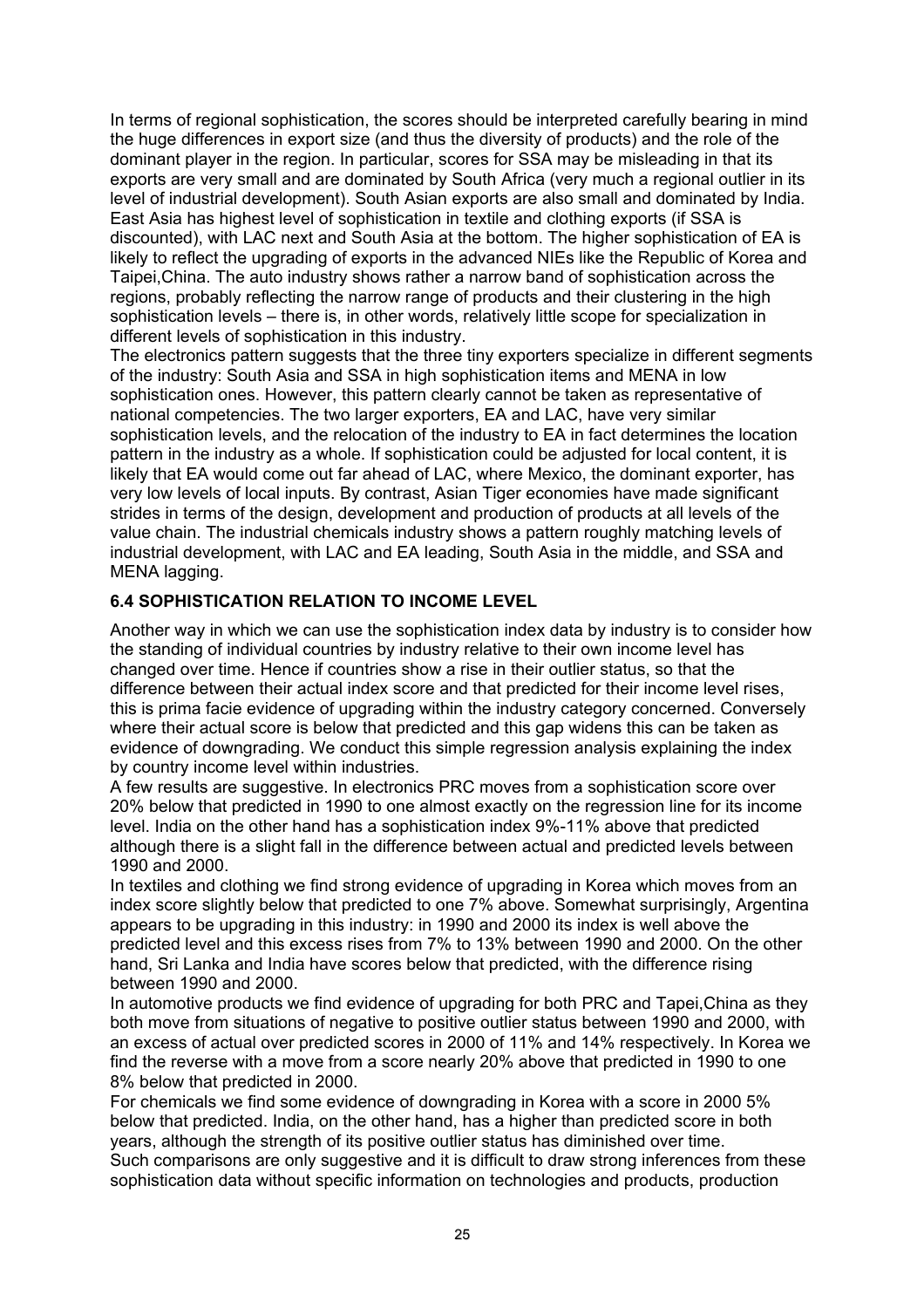capacities and determinants of location. The sophistication index cannot, as it stands, cast light on these factors; in combination with more data, however, it can be a useful tool to analyze competitive performance. We should also remember that further disaggregation may be necessary to understand complexity of products and processes in terms that would clarify if countries are moving up or down the value chain.

## **7. Conclusions**

'Sophistication' provides a new and useful way of analyzing trade and location patterns and tracking competitiveness in developing countries. Its main advantage is that it can be calculated quickly at any level of detail and for any period. In this it has an edge over existing taxonomies that classify products according to parent industry characteristics and cannot provide unique scores for products at disaggregated levels. Its main disadvantage is that it is not a specific technology measure: it captures many other factors affecting export location, and care is needed in interpreting the results.

In general, however, our initial results are plausible. Let us reiterate some main ones.

- Sophistication correlates quite well with technology (for non-resource based manufactures) except when its impact is diluted by fragmentation, which allows technology-intensive activities to locate exports in countries that received theory would not predict. However, all 'fragmentable' activities (with discrete processes) do not fragment to similar extents: sophistication provides a useful tool to map this and identify activities with 'location inertia'. This can lead to further research on the causes of inertia – economies of agglomeration, links with innovation systems, special skill needs, government policy and so on – and provide insights to countries that wish to attract or upgrade those industries.
- Resource-based exports have the obvious pattern that has little to do with income levels (that ism countries export products for which they have the resources). However, there are exceptions caused by technological factors (accumulated skills), marketing and brands, and government protection and subsidization.
- In the aggregate sophistication does not have a strong relationship with growth rates. Exports by richer countries do not grow relatively fast: industrial catch-up means that exports by poorer countries is likely to grow more rapidly, aided by relocation of activities within global value chains. Thus, there is widespread (but not universal) 'desophistication' of manufactured products. However the strength of the relationship between sophistication and export growth in the 1990's varies by technology category with resource-based products having the closest relationship.
- Exports at the bottom of the sophistication scale do not grow rapidly. Most products in this category have low income-elasticity of demand and may be suffering declining prices. The poorest countries lack the industrial capabilities to move into more attractive products or attract hi-tech production networks. Low wages *per se* are not the driver of relocation but low wages for technically proficient workers, backed by modern infrastructure, suppliers and other capability and institutional factors needed for modern industry. By the same reasoning, having high per capita incomes is not a guarantee of a sophisticated export structure. Countries may become rich without building advanced industrial skills and capabilities; doing this requires specific strategies. This is clearly illustrated by the contrast between the low sophistication export structure of Hong Kong, China, one of the richest countries in East Asia, and the more advanced export structures of other mature Tigers in the region.
- The 'de-sophistication' process is highly skewed, a shift from high to middle income countries rather than to the poorest ones (a different sophistication index can illustrate this). There is a bulge in the middle of the sophistication scale, where the most dynamic exports concentrate.
- Regional sophistication scores in the developing world conform broadly to expectations, with Latin America and East Asia at the top and South Asia and Africa near the bottom.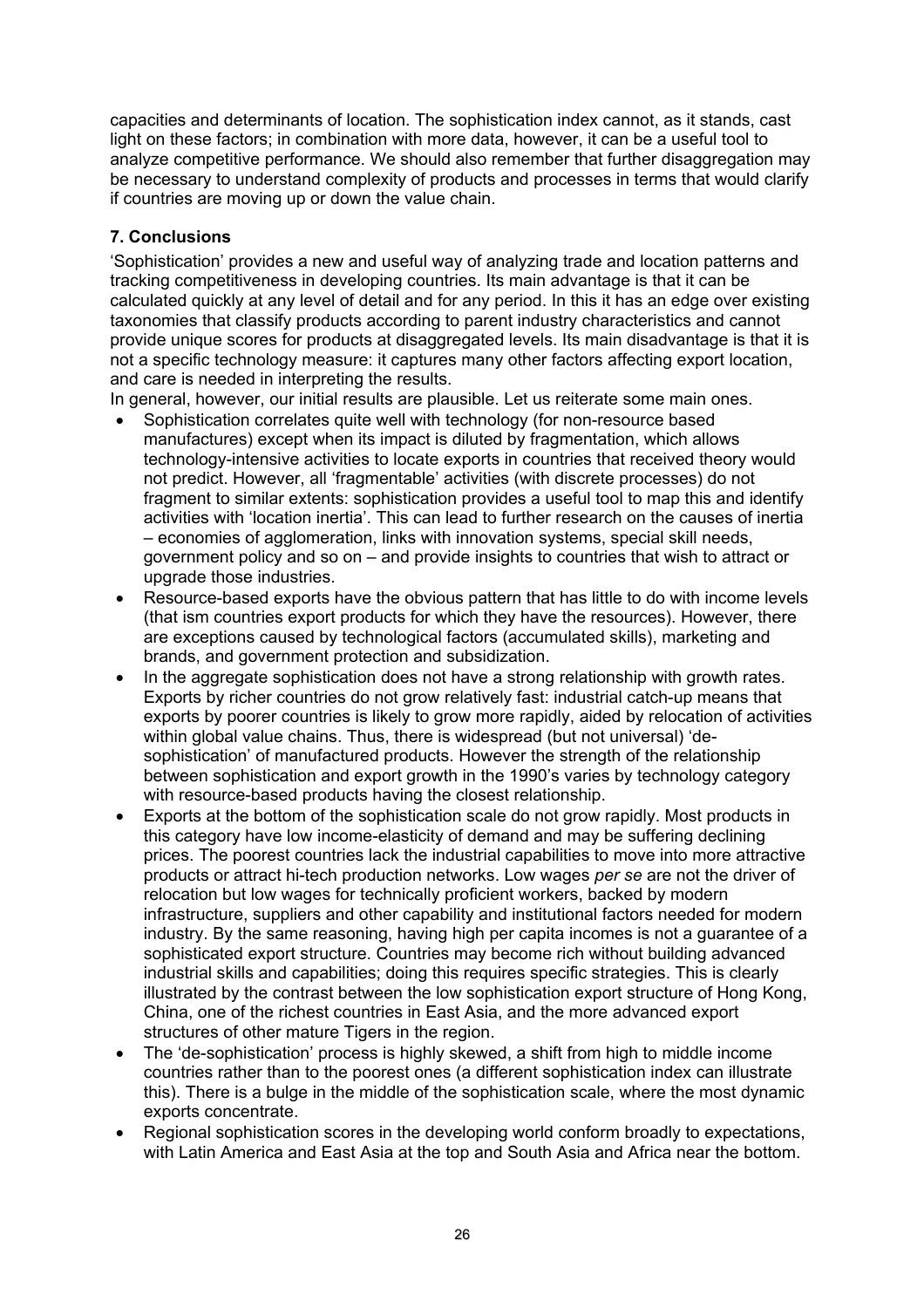While this paper is only a first cut at using the sophistication index, it suggests that the technique can be useful in several ways. First, the scores carry much information of practical and analytical value, if interpreted carefully. Second, the scores are productspecific and can be as detailed as needed. This allows qualitative and econometric analysis in a way that normal taxonomies do not. $31$  Third, in conjunction with technology and value chain information, sophistication data can be used to analyze fragmentation and location inertia.

Fourth, sophistication can be used for country competitiveness analysis, allowing a rapid mapping of location shifts in exports of interest to a country.<sup>32</sup> Within narrow product segments it could locate the country with respect to its competitors in terms of the skill and technology level of its exports. More broadly, it could show if a country's sophistication structure of its exports is in line with its income level. It could also provide strategic insights on export performance, prospects and strategy.<sup>33</sup>

Sophistication is not a complete answer to the taxonomic needs of trade and industrial analysis – but then perhaps no single measure can be – but it does move matters forward. More work is needed to refine the index and construct other indices (geared to middle and low income countries or to finer levels of product detail). It is hoped that this preliminary exploration will stimulate such work.

 $31$  The advantage of the sophistication index is that it is a continuous variable. For an econometric analysis using sophistication data for Chinese and ASEAN exports, see Weiss and Gao (2003). The authors combine the absolute value of the sophistication index with dummies for technology categories in order to distinguish sophistication within a particular category like low or high technology and find that this interactive term is significant in explaining changes in market share.

 $32$  See, for instance, an application to Pakistan in Lall and Weiss (2004).<br> $33$  Sophistication scores cannot be applied straightforwardly. Much depends on the nature of the product, the organisation of the value chain and the capabilities of the country in question. Take an export in which the country is doing badly and that is moving rapidly down the global sophistication scale. This would be undesirable if the desophistication denoted the relocation of a fast-growing, technologically advanced product; the policy implication would be to strengthen local capabilities and attract FDI in that industry. If, on the other hand, the product is technologically simple, the shift is likely to be caused by the entry of cheaper producers. Given that margins in the industry are likely to be low, technological benefits low and the possibility of competition growing very strong, the appropriate strategic response would be upgrade into much higher value segments, locate the low value segments elsewhere, or leave the activity altogether.